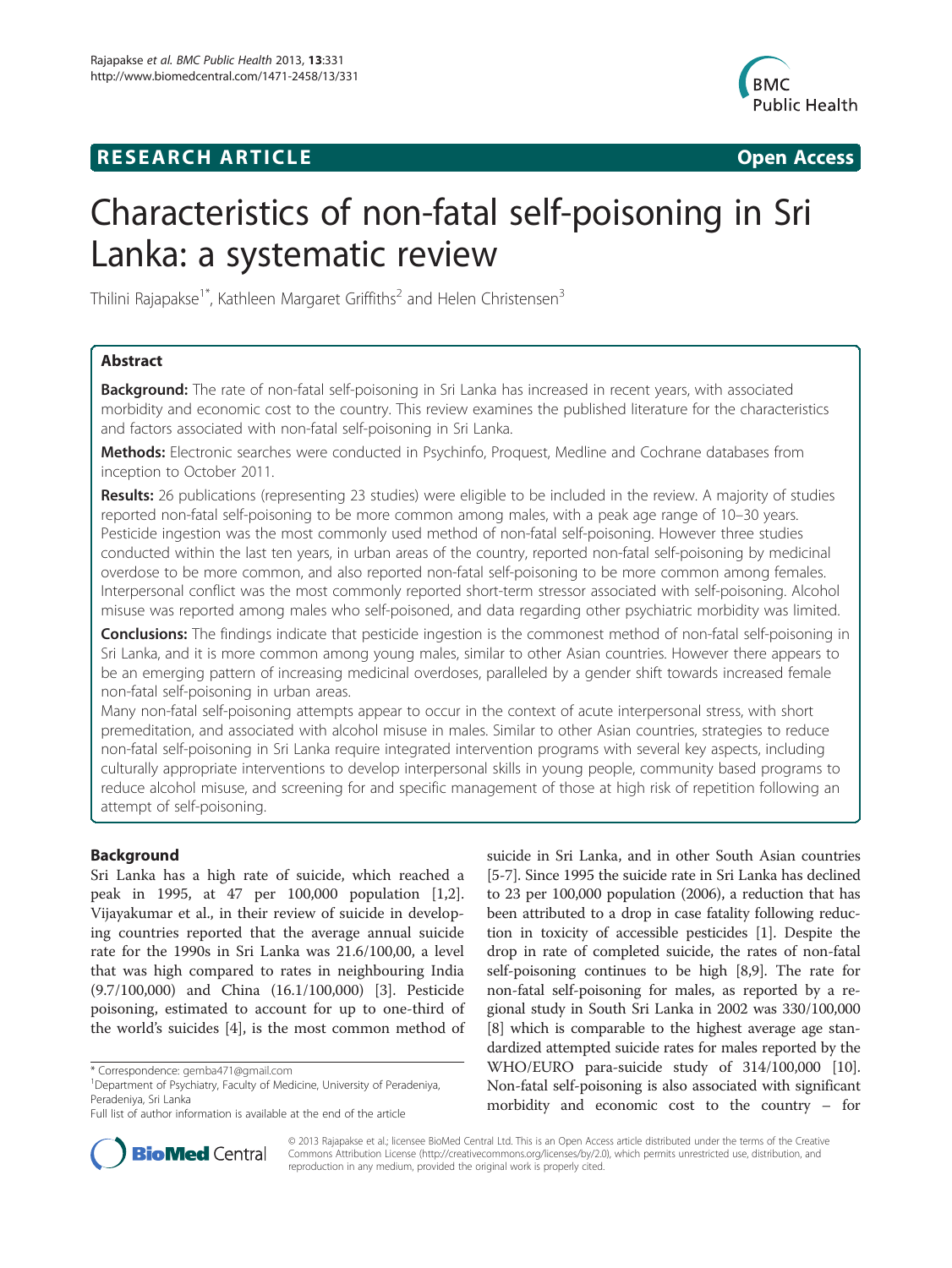example, the cost of treating patients after self-poisoning in all of Sri Lanka in 2004 was estimated to be US\$ 866,304 [\[11\]](#page-12-0).

Over the past 40 years, several studies have investigated the incidence rates and factors associated with non-fatal self-poisoning in Sri Lanka [[7,9,12\]](#page-12-0). The findings from these studies suggest that non-fatal selfpoisoning is a phenomenon of young people and that it is commonly seen in both genders [\[7,9,12](#page-12-0)]. The studies also suggest that factors associated with non-fatal selfpoisoning in Sri Lanka may differ from those which operate in Western countries. In particular, the repetition rates (i.e., the suicide reattempt rates) appear low, and there are lower reported rates of associated psychiatric morbidity [[13](#page-12-0),[14](#page-12-0)]. However, the heterogeneity of these Sri Lankan studies makes overall conclusions difficult. For example, most studies have been conducted in different regions of the country, some based in the community, and others based on hospital admission data. The studies are of varying sample size, design and duration, and the nature of the poisoning also varies. For example some studies examined pesticide self-poisoning only, some examined all types of self-poisoning, and some did not differentiate between intentional and accidental self-poisoning. To date there has been no overall synthesis of available evidence regarding attempted selfpoisoning in Sri Lanka.

The main aim of this systematic review is to examine relevant published literature, in order to describe the rates, socio-demographic characteristics, risk factors such as psychiatric morbidity and previous self-harm associated with non-fatal self-poisoning in Sri Lanka. Based on the findings of this review, we also discuss non-fatal self-poisoning in Sri Lanka in the context of non-fatal self-poisoning patterns internationally, with particular reference to cross national World Health Organization studies relevant to attempted suicide [\[13,15](#page-12-0)]. Finally, based on the findings of this review, we also aim to discuss potential interventions to reduce non-fatal self-poisoning rates in Sri Lanka – including both first attempts, and repetitions. It is anticipated that a review of the literature from Sri Lanka will suggest directions for the development of effective intervention programs for reducing non-fatal self-poisoning rates in this country. Strategies to reduce mortality due to medical causes following non-fatal self-poisoning is beyond the scope of this review, and hence is not discussed.

### Method

# Search strategy for identification of studies

Electronic searches were conducted across bibliographic databases, namely Psychinfo, ProQuest Central, Medline and the Cochrane library from inception to  $31<sup>st</sup>$  October 2011. Eligible studies published in indexed journals in the English language were located using combinations of

the following MeSH terms and keywords: self-poisoning, suicide attempt, attempted suicide, Sri Lanka, Ceylon (Figure [1](#page-2-0)). English is the medium used for scientific publication in Sri Lanka, and hence the search was conducted in English. The title and abstracts of all articles were perused initially, and those that clearly did not meet inclusion criteria were excluded. The full text of all remaining articles was retrieved and examined for eligibility to be included in the review, and the final decision to include an article was based on perusal of the full report. In addition, bibliographies of retrieved articles were also examined for relevant studies, and potentially relevant papers were then retrieved and reviewed using the above selection criteria. Print issues of the Ceylon Medical Journal were also hand-searched from it's inception in 1954 onwards, for relevant papers, and print issues of The Journal of the Ceylon Branch of the British Medical Association, which is the forbear of the Ceylon Medical Journal was also hand-searched as far as possible (wherever print records were available, from it's inception in 1887 onwards); however there was no search of the grey literature.

#### Inclusion criteria

For the purposes of this review, the term 'non-fatal selfpoisoning' is defined as self-poisoning attempts that were carried out intentionally, but with a non-fatal outcome. Thus, studies focusing on intentional, non-fatal selfpoisoning in Sri Lanka, published in indexed journals, were eligible for inclusion in this review. Studies were also included if they reported on both accidental and intentional poisoning, provided that the intentional self-poisoning group could be clearly delineated for separate examination. Given the limited number of studies available, and to be as inclusive as possible, studies were included which exclusively considered survivors of intentional self-poisoning attempts, as well as those which considered participants who attempted intentional self-poisoning irrespective of outcome (i.e., which included those who survived as well as those who later died). No study was excluded on methodological grounds alone, and the search strategy included all types of study designs, including clinical trials, cross sectional descriptive studies and retrospective surveys.

The terminology used to describe suicidal behaviour and self-poisoning in Sri Lankan literature (as in the rest of the world) tends to vary considerably. Terms such as suicidal attempt, self-harm and self-poisoning are often used interchangeably and without accompanying definitions, and in many articles the degree of suicidal intent underlying the act is implied rather than described. In order to be as inclusive as possible, this review considered for inclusion all studies that focused on intentional, non-fatal self-poisoning in Sri Lanka, regardless of the terminology used to describe the behaviour. This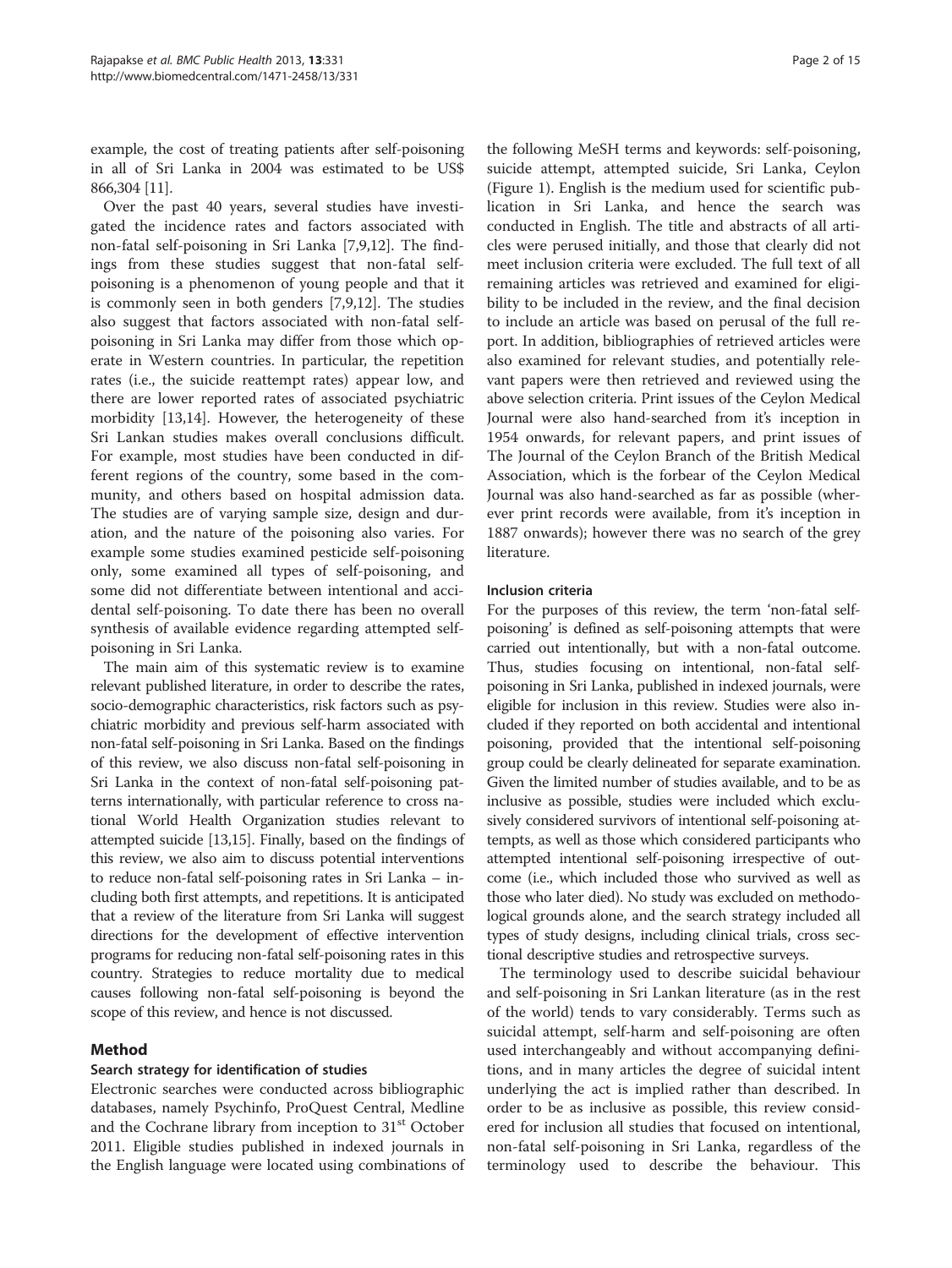<span id="page-2-0"></span>

included studies in which suicidal intent associated with self-poisoning was overtly stated, as well as studies in which suicidal intent was implied, based on the behaviour of the participants concerned.

### Exclusion criteria

Studies were excluded from the review if they were not conducted in Sri Lanka, if they were not written in English or if they exclusively reported data or outcomes which focused only on the medical management of acute selfpoisoning. Since the aim of this review is to examine factors

associated with non-fatal intentional self-poisoning in Sri Lanka, studies which focused solely on accidental poisoning, as well as those which focused solely on fatal self-poisoning or completed suicides in Sri Lanka were also excluded.

# Analysis strategy

A data extraction sheet was created, in order to code relevant information from each study included in the review, in a consistent manner. Outcomes of interest included study design, nature and size of sample, gender and age distribution, rates of self-poisoning, types of poison ingested and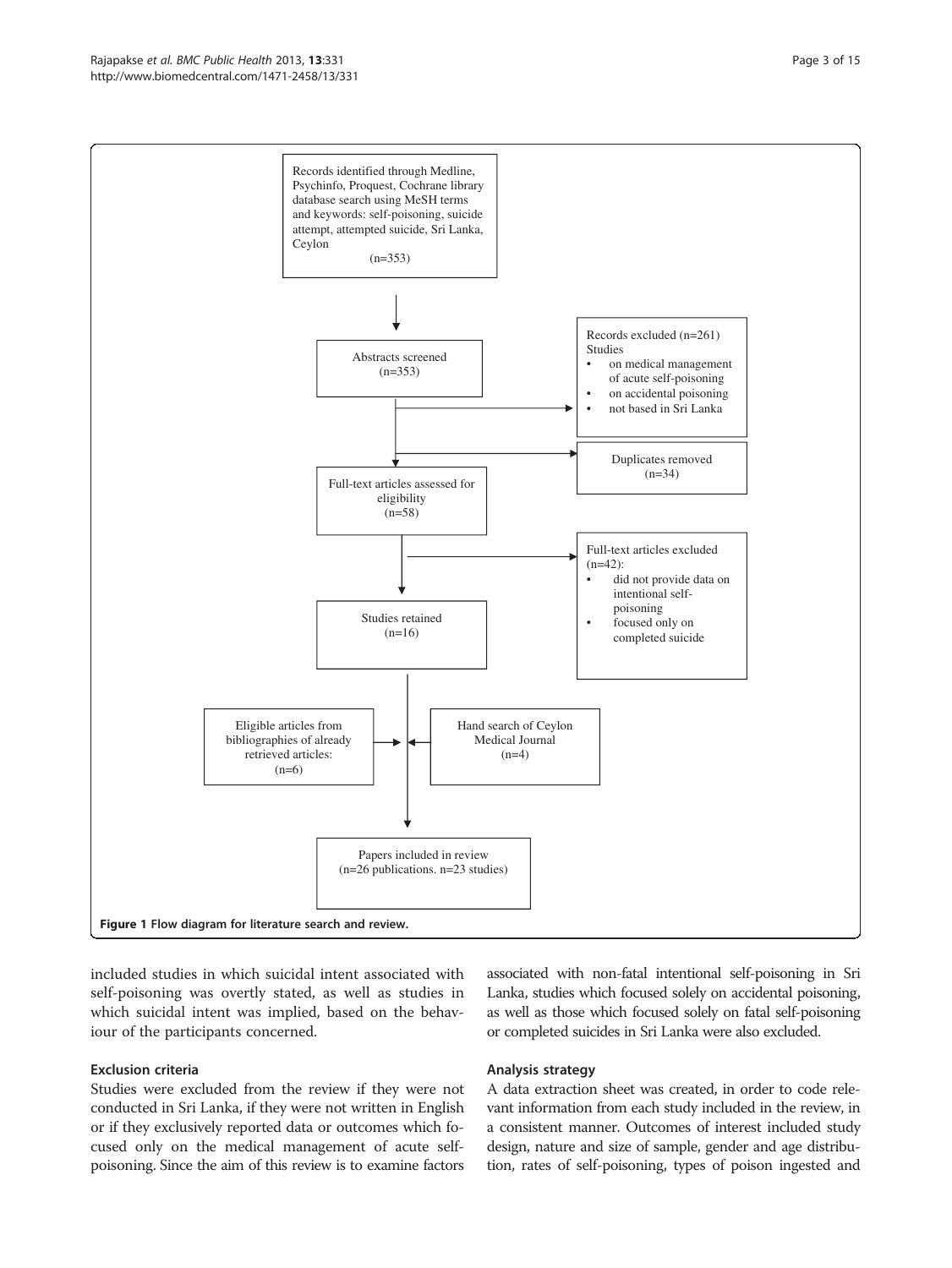where available, degree of suicidal intent associated with the act, and factors associated with self-poisoning, such as triggers, psychiatric morbidity and alcohol use disorders. The method of assessment of outcomes such as psychiatric morbidity and alcohol use disorders was also noted for each study. Each included publication was scrutinized by one author (TR) initially, and relevant data was extracted and tabulated for each study, using the data extraction sheet. Subsequently the data extraction and articles were reviewed by all three authors, and areas of contention were discussed and decided upon jointly by all three authors.

### Results

As described above (Figure [1\)](#page-2-0), after the initial database search, 353 abstracts were screened, of which 261 were excluded because the studies were either not based in Sri Lanka, focused only on accidental poisoning, or focused only on the medical management of acute self-poisoning. After removal of duplicates, full text publications of the remainder  $(n = 58)$  were retrieved and evaluated. Publications that did not provide data on non-fatal self-poisoning, and those that focused only on completed suicide were excluded  $(n = 42)$ . 16 publications were retained after this full text screen, 6 more were added after the examination of bibliographies of the already retrieved publications and 4 were added after hand-searches of print issues of the Ceylon Medical Journal. Therefore in total 26 publications (representing 23 studies) were included in this review. Of the 23 studies included in the review, 3 studies were represented by 2 publications each, since these articles gave differing objectives and results. The 23 studies included in the review were of varying size and design. 18 were either cross sectional descriptive studies or retrospective studies based on medical case records (Table [1\)](#page-4-0). One study included an intervention (brief intervention and contact following attempted self-harm) and was a randomized controlled trial [\[16](#page-12-0)]. In all except two studies, participants were inpatients admitted to hospital for medical treatment of acute self-poisoning. The remaining two studies were based in the community. When considered overall, 4 of the included studies were more robust in design, particularly with regards to methodology and study size [\[7,9](#page-12-0),[12,17](#page-12-0)]. Of these studies, one was a randomized nation-wide survey [\[12](#page-12-0)], two were large prospective studies (including >1000 participants each) [[7,9\]](#page-12-0), and the fourth comprehensively reviewed a described geographical area [\[17\]](#page-12-0).

### Rates of self-poisoning and repetition

Seven studies reported rates of self-poisoning (Tables [2](#page-5-0) and [3\)](#page-6-0). In all but one study [\[14](#page-12-0)], the data was derived from medical records of admissions to hospitals in the study area. The reported rates of non-fatal self-

poisoning, either by pesticide ingestion, or by ingestion of any type of poison, increased in the three decades leading up to the turn of the century. In 1971–2 the reported rate of non-fatal self-poisoning (by any poison) was 26.2 per 100,000 (Kandy region)[\[18](#page-12-0)], whereas in 2002 it was 315 per 100,000 (Galle region) (Table [3\)](#page-6-0) [\[8](#page-12-0)]. However except for one study [[12\]](#page-12-0), all reported selfpoisoning rates were for specific regions in Sri Lanka rather than for the population of the country as a whole. The single island-wide survey conducted in 1981 [[12](#page-12-0)] examined a random sample of clinical records of patients discharged during 1979 from all 10 general hospitals, and 5 of the 14 base hospitals, that provided inpatient care within the government health sector in Sri Lanka at that time. This study reported the rate of pesticide poisoning in Sri Lanka to be 79/100,000 population in 1979 (of which 73% was due to non-fatal selfpoisoning), and also reported a clear variation in the rate of poisoning in different parts of the country, the highest rate being in the North and Northeast areas (Jaffna and Batticaloa regions) [[12\]](#page-12-0).

The WHO SUPRE-MISS Study [[16](#page-12-0)] prospectively examined repetition rates, where repetition was described as one or more suicide attempts following the baseline attempt of suicide (of which >90% was by self-poisoning), and reported that among the 'treatment-as-usual' group in Sri Lanka, 4% had repeated a suicide attempt by 18 months follow up. There were no other prospective studies on repetition rates following non-fatal self-poisoning. However two studies retrospectively examined rates of previous self harm (by any method) in those presenting to hospital with non-fatal self-poisoning, and reported previous self harm rates of 20% [\[14\]](#page-12-0), and 8% [\[19\]](#page-12-0).

### Substances used for self-poisoning

All except two studies [[8](#page-12-0),[20](#page-12-0)] included in this review provided details on the types of poisons ingested by those who non-fatal self-poisoning. Six studies included only those who attempted poisoning by pesticide ingestion [[12,14,](#page-12-0)[21-24\]](#page-13-0), and one study included only attempted poisoning by oleander ingestion [[25\]](#page-13-0). The remaining 14 studies included in this review considered non-fatal selfpoisoning in general. Among these 14 studies, in all but three [\[13](#page-12-0)[,26,27](#page-13-0)], the most commonly ingested poison (by both sexes) was pesticides, with rates varying from 45.2% [\[28](#page-13-0)] to 77% [[29](#page-13-0)]. Other ingested substances included pharmaceutical drugs, household chemicals – e.g., petroleum derivatives such as kerosene oil – and plant poisons, such as oleander. Non-fatal self-poisoning by pharmaceutical drug overdoses was reported in all 14 studies, but in most (11 studies) pharmaceutical overdoses occurred less frequently than pesticide ingestion. Of the three exceptions, two studies were conducted relatively recently (i.e., within the last 10 years) in urban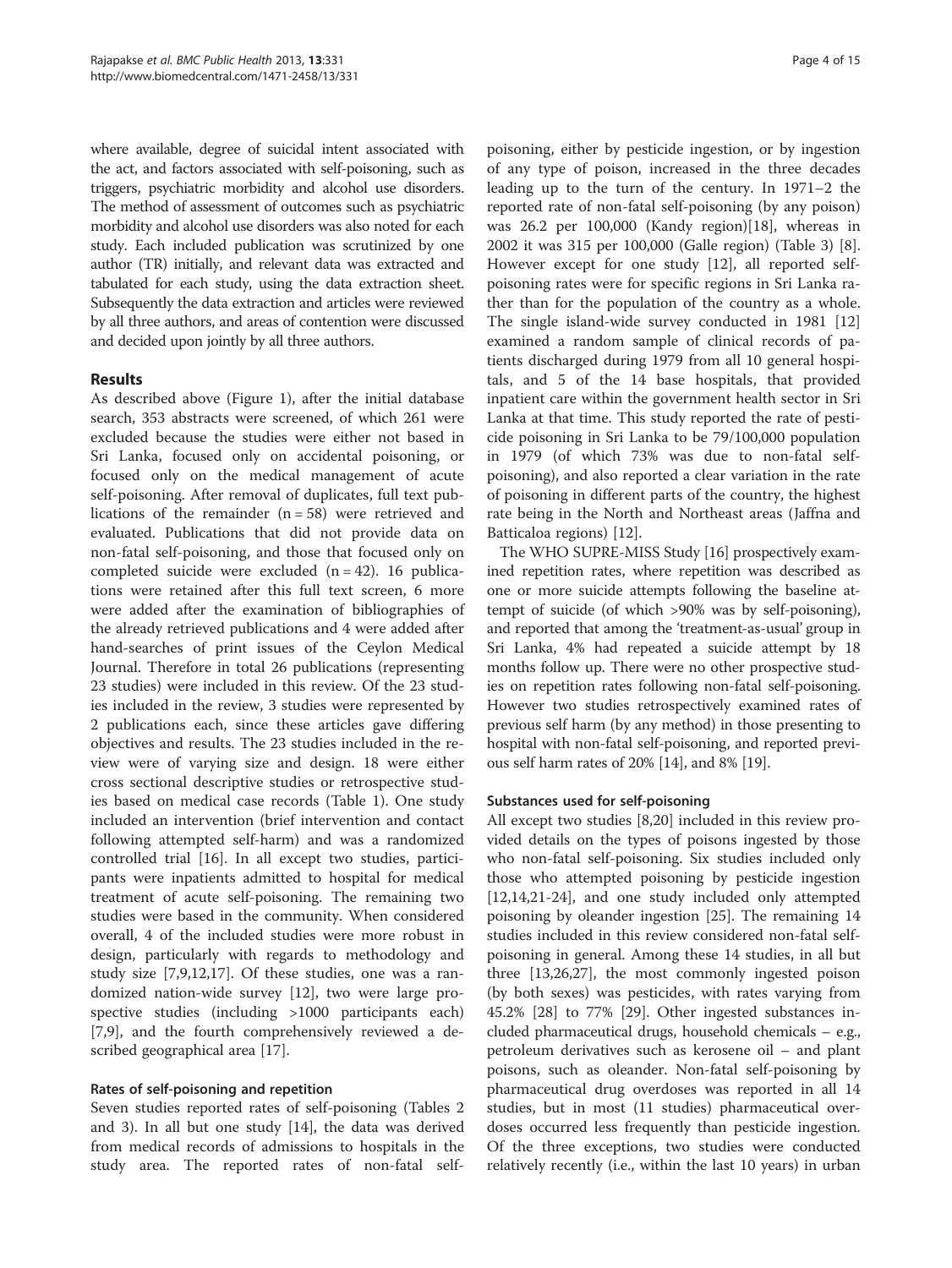# <span id="page-4-0"></span>Table 1 Sri Lankan studies on attempted self-poisoning included in this review

|                | יסו כוווז ווכר ו שטשטוטוויטנטוויטנט ווכן מענטער ווסטומוס ווכר ו שטשטר |                                                                                                                                                             |                                                                |                                                                                                 |  |  |  |
|----------------|-----------------------------------------------------------------------|-------------------------------------------------------------------------------------------------------------------------------------------------------------|----------------------------------------------------------------|-------------------------------------------------------------------------------------------------|--|--|--|
|                | Randomized Controlled Trials (RCT):                                   |                                                                                                                                                             |                                                                |                                                                                                 |  |  |  |
|                | No Study                                                              | <b>Study Design</b>                                                                                                                                         | N                                                              | <b>Outcomes examined</b>                                                                        |  |  |  |
| 1              | Fleischmann<br>et al. 2005 [13]                                       | RCT of brief intervention following attempted<br>suicide                                                                                                    | 1067                                                           | Demographic features, methods used and<br>outcomes                                              |  |  |  |
| $\overline{2}$ | 2010 [16]                                                             | Bertolote et al. Same study as above                                                                                                                        | TAU: 149 BIC: 151                                              | Rate of repetition of attempted suicide at 18<br>months                                         |  |  |  |
|                | Case control:                                                         |                                                                                                                                                             |                                                                |                                                                                                 |  |  |  |
|                | No Study                                                              | <b>Study Design</b>                                                                                                                                         | N                                                              | <b>Outcomes examined</b>                                                                        |  |  |  |
| 3              | Seneviratne<br>et al. 1999 [37]                                       | Case control                                                                                                                                                | 168 cases                                                      | Demographic features, psychiatric morbidity                                                     |  |  |  |
| $\overline{4}$ | Van Der Hoek<br>et al. 2005 [14]                                      | Case control                                                                                                                                                | 253 cases**of which<br>84% was intentional                     | Demographic features, types of poisons, risk<br>factors                                         |  |  |  |
|                | Cross sectional descriptive:                                          |                                                                                                                                                             |                                                                |                                                                                                 |  |  |  |
|                | No Study                                                              | <b>Subjects</b>                                                                                                                                             | Number of subjects                                             | <b>Outcomes examined</b>                                                                        |  |  |  |
| 5              | Fernando [35]                                                         | Subjects: patients hospitalized after poisoning                                                                                                             | 101                                                            | Demographic characteristics, poisons used                                                       |  |  |  |
| 6              | Chandrasena<br>1981 [29]                                              | Subjects: patients hospitalized after poisoning                                                                                                             | 64                                                             | Demographic characteristics, poisons used,<br>psychiatric morbidity                             |  |  |  |
| 7              | Jeyaratnam<br>et al. 1987 [21]                                        | Residents in the study area who had a history of<br>hospital admission for poisoning + farmers in<br>agricultural communities in 4 South Asian<br>countries | 94 (in Sri Lanka)**of<br>which 36.2% was<br>intentional        | Types of pesticides used ingested, awareness<br>among consumers of health hazards of pesticides |  |  |  |
| 8              | Hettiarachchi<br>et al. 1989 [30]                                     | Patients hospitalized due to self-poisoning in<br>South Sri Lanka.                                                                                          | 97                                                             | Demographic features, types of poisons, reasons<br>for choice of poison and where obtained      |  |  |  |
| 9              | Hettiarachchi<br>et al. 1989 [33]                                     | Same study as above                                                                                                                                         | 97                                                             | Intent, triggers, psychiatric morbidity                                                         |  |  |  |
|                |                                                                       | Cross sectional descriptive continued:                                                                                                                      |                                                                |                                                                                                 |  |  |  |
|                | No Study                                                              | <b>Subjects</b>                                                                                                                                             | Number of subjects                                             | <b>Outcomes examined</b>                                                                        |  |  |  |
| 10             | Eddleston<br>et al. 2005 [7]                                          | Patients hospitalized after self-poisoning, in a rural<br>agricultural area, over one year                                                                  | 2189                                                           | Demographic characteristics, type of poisons<br>ingested                                        |  |  |  |
| 11             | Eddleston<br>et al. 2006 [32]                                         | Subjects: patients hospitalized after self-poisoning<br>(opportunistic sample)                                                                              | 268                                                            | Reasons for choice of poison, outcome, expected<br>outcome, premeditation                       |  |  |  |
| 12             | De Silva et al.<br>2008 [26]                                          | Inpatients after self-poisoning (Colombo region)                                                                                                            | 191                                                            | Demographic characteristics, types of poisons<br>ingested                                       |  |  |  |
| 13             | Fahim et al.<br>2010 [19]                                             | Inpatients after self poisoning (Polonnaruwa &<br>Peradeniya regions)                                                                                       | 816                                                            | Rate of previous self-harm                                                                      |  |  |  |
| 14             | Dawson et al.<br>2010 [24]                                            | Patients admitted to two rural hospitals after<br>deliberate ingestion of a single pesticide, from<br>2002 to 2008.                                         | 9302                                                           | Demographic features, type of pesticide ingested                                                |  |  |  |
|                |                                                                       | Retrospective survey of medical records:                                                                                                                    |                                                                |                                                                                                 |  |  |  |
|                | No Study                                                              | Type of records surveyed                                                                                                                                    | <b>Number of records</b>                                       | <b>Outcomes examined</b>                                                                        |  |  |  |
| 15             | Senewiratne<br>et al. 1974 [18]                                       | Records of all inpatients treated at Kandy Hospital<br>for acute poisoning, in 1970 and 1971                                                                | 472* * of which 82%<br>was intentional                         | Rates of attempted poisoning, demographic<br>features, types of poisons ingested                |  |  |  |
| 16             | Dissanayake<br>et al. 1974 [20]                                       | Police records 1970–72, of the Police Post, General<br>Hospital, Colombo region + Case notes of<br>admissions for poisoning to Colombo Hospital<br>1970-72  | 270**of which 49%<br>was intentional104<br>(non-random sample) | Demographic features (age and gender)                                                           |  |  |  |
| 17             | Jeyaratnam<br>et al. 1982 [12]                                        | Randomly selected hospital records of patients<br>discharged with a diagnosis of pesticide<br>poisoning, from hospitals throughout Sri Lanka                | 1000                                                           | Rates of poisoning, demographic features, types of<br>poisons ingested                          |  |  |  |
| 18             | Senanayake<br>et al. 1986 [36]                                        | Hospital admissions for acute poisonings in<br>hospitals in selected areas of Sri Lanka (Peradeniya,<br>Colombo, Galle and Jaffna regions)                  | Peradeniya-179 Galle-<br>100 Colombo- 101<br>Jaffna-446        | Demographic features, types of poisons ingested,<br>associated illness                          |  |  |  |
| 19             | Hettiarachchi<br>et al. 1989 [17]                                     | Records of patients hospitalized due to non-fatal<br>poisoning over a 1 year (1986-7) (South Sri Lanka)                                                     | 669**of which 73%<br>was intentional                           | Prevalence rates, demographic features, types of<br>poisons, case fatality.                     |  |  |  |
|                |                                                                       |                                                                                                                                                             |                                                                |                                                                                                 |  |  |  |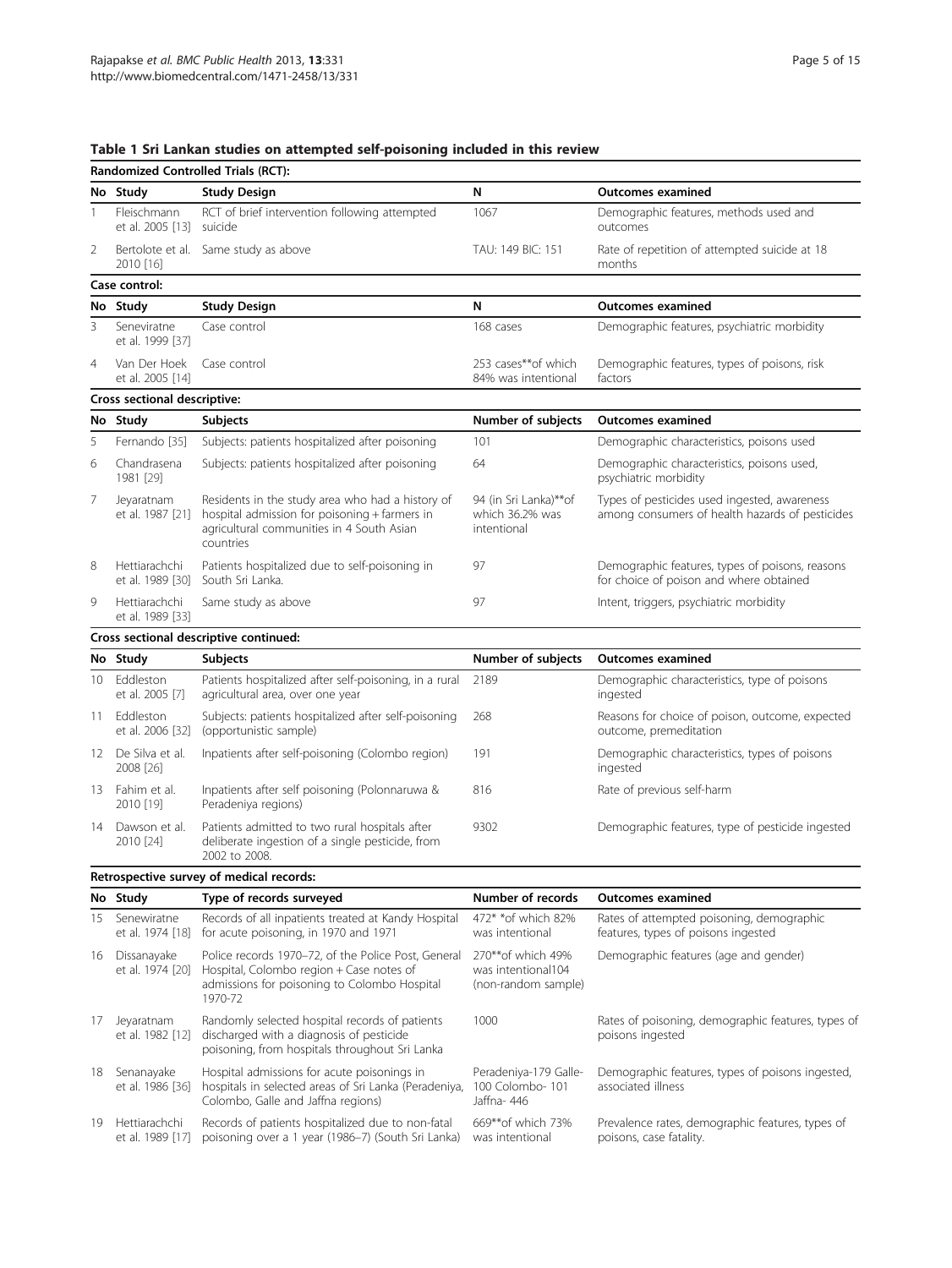| Retrospective survey of medical records continued: |                                  |                                                                                                                                                                                                                             |                                                              |                                                                                                                                                                 |  |
|----------------------------------------------------|----------------------------------|-----------------------------------------------------------------------------------------------------------------------------------------------------------------------------------------------------------------------------|--------------------------------------------------------------|-----------------------------------------------------------------------------------------------------------------------------------------------------------------|--|
|                                                    | No Study                         | Type of records surveyed                                                                                                                                                                                                    | Number of records                                            | <b>Outcomes examined</b>                                                                                                                                        |  |
| 20                                                 | Eddleston<br>et al. 1999 [25]    | Hospital records of patients treated for self<br>ingestion of oleander plant (1995-96) +<br>Assessment of inpatients after oleander ingestion                                                                               | 415 79                                                       | Demographic features, triggers for self-poisoning                                                                                                               |  |
| 21                                                 | De Silva et al.<br>2000 [34]     | Hospital records of patients hospitalized due to<br>parasuicide in Kandy, Peradeniya, Kurunegala and<br>Matale regions during 1993-94.                                                                                      | 5036* *of which<br>>80% was intentional                      | Demographic features, type of poisons ingested                                                                                                                  |  |
| 22                                                 | Van Der Hoek<br>et al. 2006 [9]  | Hospital records of patients hospitalized due to<br>poisoning, in South Sri Lanka, from 1990-2002.                                                                                                                          | 8110**of which 64%<br>was intentional                        | Demographic features, rates of poisoning, type of<br>poisons ingested                                                                                           |  |
| 23                                                 | Manuel et al.<br>2008 [8]        | Hospital records of patients admitted due to self-<br>poisoning in rural south Sri Lanka + selected<br>economic indices of that area                                                                                        | 844                                                          | Rates of attempted poisoning, associations with<br>socioeconomic indices                                                                                        |  |
| 24                                                 | Senadheera<br>et al. 2010 [27]   | Hospital records of children & adolescents<br>admitted to Hospital in South Sri Lanka (Karapitiya<br>region), due to deliberate self-harm                                                                                   | 827** of which 99%<br>was due to attempted<br>self-poisoning | Demographic features, types of substances<br>ingested, change of substances ingested with time                                                                  |  |
| <b>Oualitative:</b>                                |                                  |                                                                                                                                                                                                                             |                                                              |                                                                                                                                                                 |  |
|                                                    | No Study                         | <b>Study Design</b>                                                                                                                                                                                                         | N                                                            | <b>Outcomes examined</b>                                                                                                                                        |  |
| 25                                                 | Van Der Hoek<br>et al. 1998 [23] | Mixed methods-Retrospective analysis of hospital<br>records for information on occurrence of pesticide<br>poisoning in the area + Qualitative interviews of<br>families living in a village in a rural agricultural<br>area | 526**of which 68%<br>was intentional                         | Quantitative: Socio-demographic features, types of<br>pesticides ingested. Qualitative: Exploration of daily<br>use, practices and storage regarding pesticides |  |
| 26                                                 | Konradsen<br>et al. 2006 [22]    | Qualitative interviews with those who have<br>attempted intentional self-poisoning, key workers<br>in the area and focus group discussions with<br>those from that community.                                               | 159                                                          | Exploration of factors and triggers associated with<br>attempted self-poisoning (particularly sociological<br>aspects).                                         |  |

<span id="page-5-0"></span>Table 1 Sri Lankan studies on attempted self-poisoning included in this review (Continued)

Colombo – in one study pharmaceutical drug overdoses was the most common type of poison used by both sexes [[26\]](#page-13-0), and in the other it was the most common method of non-fatal self-poisoning in females [\[13\]](#page-12-0). The third such study examined non-fatal self-poisoning in adolescents (below 19 years), and here too pharmaceutical drug overdoses were the most common method used by females [[27\]](#page-13-0).

When considering patterns of substances ingested over time, studies published up to the turn of the century reported pesticides to be the most commonly ingested substance, irrespective of gender or region where the study was conducted (Table [4\)](#page-6-0). Five studies included in this review were carried out after 2001, and of these, the studies conducted in urban areas reported an increasing frequency of medicinal overdoses over time (Table [4](#page-6-0)) [\[13,](#page-12-0)[26](#page-13-0)].

Overall pesticide ingestion occurred more commonly among males than females, whereas medicinal overdoses, and the ingestion of plant poisons and petroleum derivatives was more common among females [\[9,13,17,](#page-12-0)[25,30,31](#page-13-0)]. A study included in this review which examined trends of attempted self-poisoning among children and adolescents (aged 9–18 years), reported that overall a majority of girls took medicinal overdoses, whereas a majority of the boys ingested other poisons (such as washing powder, pesticides and kerosene oil) [\[27](#page-13-0)].

Three studies directly examined reasons for choice of poison in those who attempted poisoning, and in all three studies, the most commonly cited reason for choice was easy availability [\[26,30,32](#page-13-0)]. Of the three studies which reported on where the poison was obtained from, two studies reported that most persons (50-75%) obtained the

Table 2 Rates of self-poisoning (per 100,000 population) – pesticides only

| <b>Authors</b>                   | Period of study (Year) | Area studied              | Rates of self-poisoning by ingestion of pesticides                                                  |
|----------------------------------|------------------------|---------------------------|-----------------------------------------------------------------------------------------------------|
| Jeyaratnam et al. 1982<br>$[12]$ | 1979                   | Sri Lanka<br>(nationwide) | 79/100,000**of which 73% was due to intentional self-poisoning                                      |
| Van Der Hoek et al.<br>1998 [23] | 1991-94                | North-Central<br>Province | 260/100,000 per year to 290/100,000 per year**of which 68% was due to<br>intentional self-poisoning |
| Van Der Hoek et al.<br>2005 [14] | 1999                   | Uda Walawe<br>region      | 163/100,000**of which 84% was due to intentional self-poisoning                                     |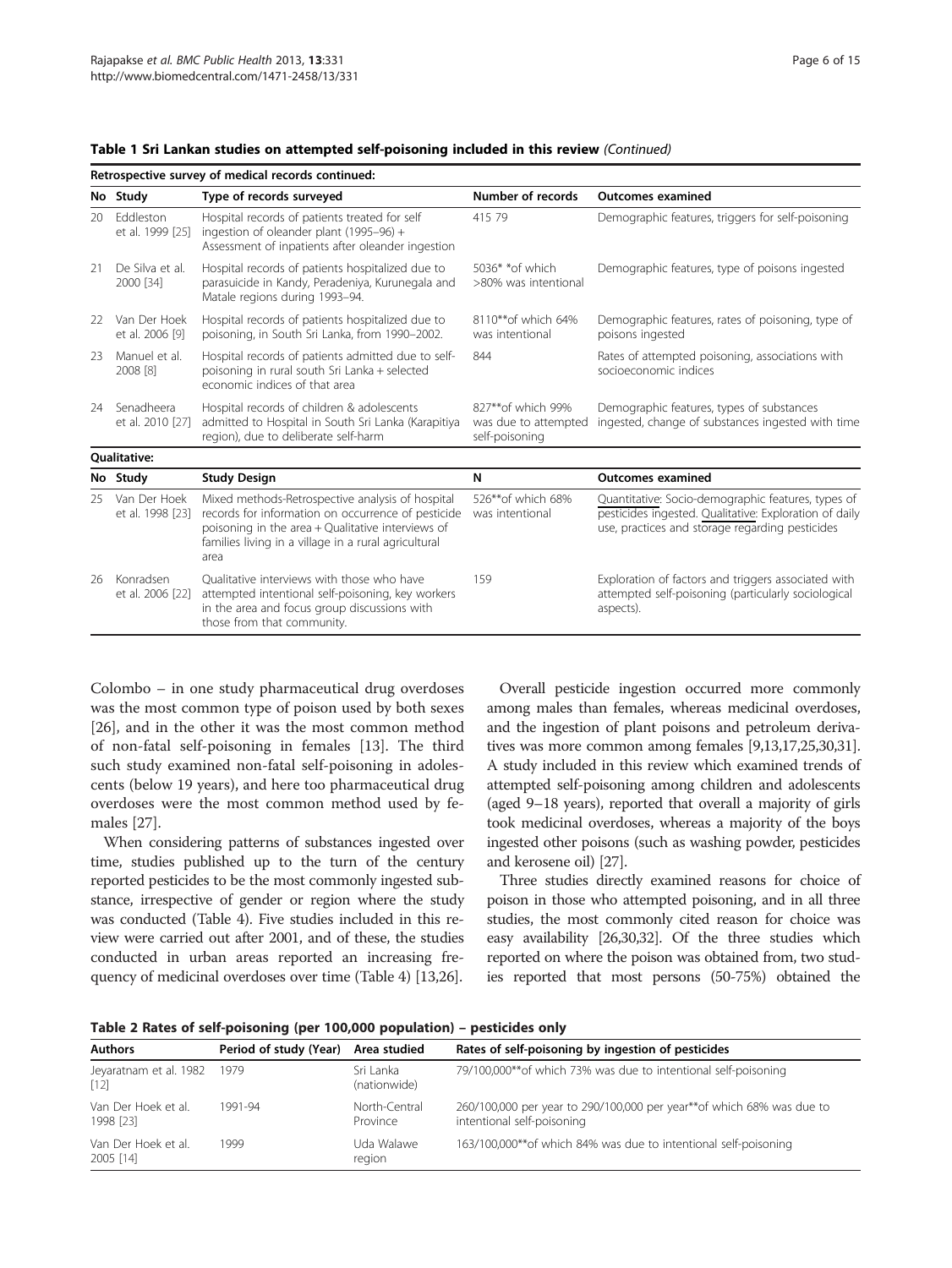| <b>Authors</b>                 | Period of study (Year)                          | Area studied       | Rates of self-poisoning by ingestion of any type of<br>substance                                                                              |
|--------------------------------|-------------------------------------------------|--------------------|-----------------------------------------------------------------------------------------------------------------------------------------------|
| Senewiratne et al. 1974 [18]   | 1971-2                                          | Kandy region       | 26.2 /100,000**of which 82% due to intentional self-poisoning.                                                                                |
| Hettiarachchi et al. 1989 [17] | 1986-87                                         | Galle region       | 54.7/100,000 (all due to intentional self-poisoning)                                                                                          |
| Van Der Hoek et al. 2006 [9]   | 1990-2002 Rate for year 2002 Southern Sri Lanka |                    | 318 per 100,000*of which 64% were due to intentional<br>self-poisoning<br>350/100,000**of which 64% were due to intentional<br>self-poisoning |
| Manuel et al. 2008 [8]         | 2002                                            | Southern Sri Lanka | 315/100,000 (all due to intentional self-poisoning).                                                                                          |

#### <span id="page-6-0"></span>Table 3 Rates for intentional self-poisoning (per 100,000 population) – for any type of substances including pesticides

poison from their own homes or gardens [[30,32\]](#page-13-0). In both these studies pesticides were the most commonly ingested type of poison. However, the study in Colombo which reported medicinal overdose as the most self-poisoning was medicinal overdose reported that a majority obtained the drugs from pharmacies, purchased over the counter [\[26\]](#page-13-0).

#### Socio-demographic factors

Age distribution Of the studies included in this review, 19 described the age distribution of those who carried out non-fatal self-poisoning. Four studies reported a peak age range of 15–24 years [\[26,29,33,34](#page-13-0)]. Another five

Table 4 Types of poison ingested by males and females (studies listed in order of the year in which study was carried out, oldest first)

| Study                             | Year(s) and Place where<br>study was conducted             | First most commonly ingested poison type                           |                                                        | Second most commonly ingested<br>poison type |                                                        |
|-----------------------------------|------------------------------------------------------------|--------------------------------------------------------------------|--------------------------------------------------------|----------------------------------------------|--------------------------------------------------------|
|                                   |                                                            | <b>Among Males</b>                                                 | <b>Among Females</b>                                   | Among<br><b>Males</b>                        | <b>Among Females</b>                                   |
| Senewiratne et al.<br>1974 [18]   | 1970-1971 Kandy region                                     | Pesticides                                                         | Pesticides                                             | Medicinal<br>overdose                        | Medicinal overdose                                     |
| Chandrasena et al.<br>1981 [29]   | 1976 Kandy region                                          | Pesticides                                                         | Pesticides                                             | Medicinal<br>overdose                        | Medicinal overdose                                     |
| Fernando et al.<br>1977 [35]      | 1976 Colombo region                                        | Pesticides (for both genders)                                      |                                                        | genders)                                     | Medicinal overdose (for both                           |
| Senanayake<br>et al.1986 [36]     | 1984 Peradeniya, Colombo,<br>Galle, Jaffna regions         | Pesticides                                                         | Pesticides                                             | Medicinal<br>overdose                        | Medicinal overdose                                     |
| Hettiarachchi et al.<br>1989 [17] | 1986-1987 Galle region                                     | Pesticides                                                         | Pesticides                                             | Kerosene                                     | Kerosene                                               |
| Hettiarachchi et al.<br>1989 [30] | 1989 Galle region                                          | Pesticides                                                         | Pesticides                                             | Medicinal<br>overdose                        | Medicinal overdose                                     |
| De Silva 2000 [34]                | 1987-1991 Central Sri Lanka                                | Pesticides (for both genders)                                      |                                                        |                                              |                                                        |
| Seneviratne et al.<br>1999 [37]   | 1996-1997 Ragama region                                    | Pesticides (for both genders)                                      |                                                        | genders)                                     | Medicinal overdose (for both                           |
| Van Der Hoek et al.<br>2006 [9]   | 1990-2002 Ratnapura,<br>Monaragala, Hambanthota<br>regions | Pesticides                                                         | Household products<br>(mostly kerosene<br>derivatives) | Pesticides                                   | Household products<br>(mostly kerosene<br>derivatives) |
| Eddleston et al.<br>2005 [7]      | 2002-2003 Anuradhapura,<br>Polonnaruwa regions             | Pesticides                                                         | Pesticides                                             | Oleander<br>(plant)                          | Oleander (plant)                                       |
| Fleischmann et al.<br>2005 [13]   | 2002-2004 Colombo<br>region                                | Pesticides                                                         | Medicinal overdose                                     | Medicinal<br>overdose                        | Pesticides                                             |
| Senadheera et al.<br>2010 [27]    | 2001-2007 Galle region                                     | Pesticides and other poisons<br>(e.g. kerosene, household poisons) | Medicinal overdoses                                    |                                              |                                                        |
| <b>Study</b>                      | Year(s) and Place where<br>study was conducted             | First most commonly ingested poison type                           |                                                        | Second most commonly ingested<br>poison type |                                                        |
|                                   |                                                            | <b>Among Males</b>                                                 | <b>Among Females</b>                                   | Among<br><b>Males</b>                        | <b>Among Females</b>                                   |
| Fahim et al.<br>2010 [19]         | 2005-2007 Peradeniya &<br>Polonnaruwa regions              | Pesticides                                                         | Oleander (plant)                                       | Pesticides                                   | Oleander (plant)                                       |
| De Silva et al.<br>2008 [26]      | 2007 Colombo region                                        | Medicinal overdose                                                 | Medicinal overdoses                                    | <b>Pesticides</b>                            | Pesticides                                             |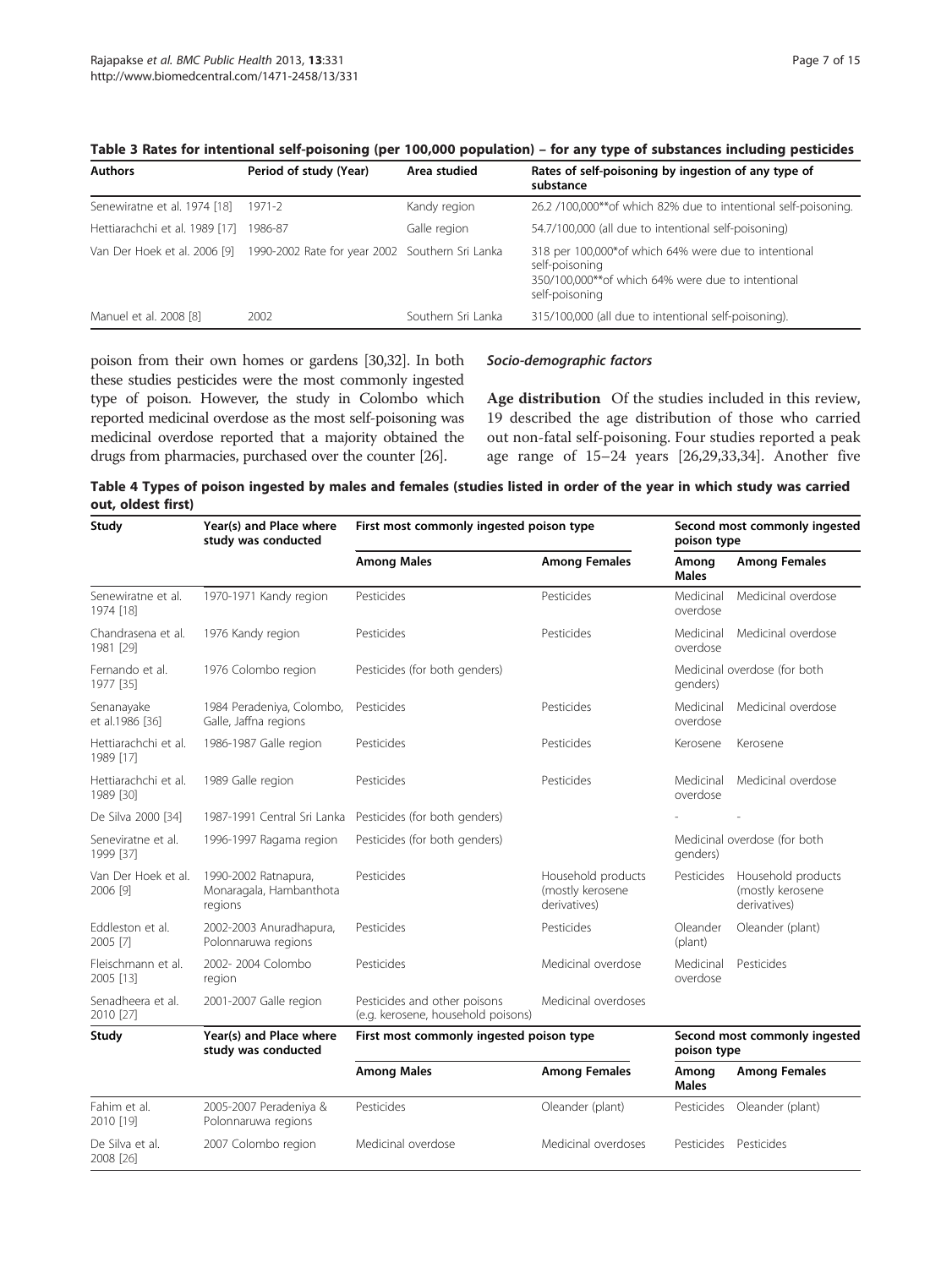studies described slightly broader, similar peak age ranges between 10–30 years [[8,12,17,](#page-12-0)[28,35\]](#page-13-0), and most remaining studies described mean or median ages of below 30 years [[7,9,13,14,20,](#page-12-0)[24,25,32,36,37\]](#page-13-0).

Gender distribution All but one study [\[21\]](#page-13-0) included in this review reported the gender distribution of those who carried out non-fatal self-poisoning. Most (16 studies) reported higher rates of non-fatal self-poisoning among males. In these studies the percentage of males ranged from 51.5% [[30](#page-13-0)] to 72% [[12](#page-12-0)]. Of the remaining studies, in one the ratio between the sexes was almost equal [\[19\]](#page-12-0), and in five the rate was higher among females [\[14,](#page-12-0)[25-27](#page-13-0),[37](#page-13-0)]. In three of the studies which reported a female preponderance of non-fatal self-poisoning, the type of poison most frequently ingested was medicinal overdoses and plant poisons rather than pesticides [\[25-27\]](#page-13-0). Gender distribution of non-fatal self-poisoning in urban areas, within the last 10 years, was reported in three studies only [\[13,](#page-12-0)[26,27\]](#page-13-0), and all three reported a higher prevalence of poisoning among females.

Rural versus urban No studies made direct comparisons between non-fatal self-poisoning in rural versus urban areas. Most studies (11 of the 23) were conducted in rural agricultural areas of the country. In the rurally-based studies, the rate of non-fatal self-poisoning was higher in males than females, and the most frequently ingested substance was pesticide. Of the remaining studies, five reported results from urban areas prior to 20 years ago (1985, 1976, 1971 & 1977), and the results of these studies were similar–pesticide ingestion was the most common mode of non-fatal self-poisoning [\[20](#page-12-0)[,28,29,35,36\]](#page-13-0), and rates of non-fatal self-poisoning were higher in males. In contrast, as noted above, two of the studies conducted in urban areas within the past 10 years (2007 & 2004) [\[13](#page-12-0)[,26](#page-13-0)] among adults, reported a higher rate of non-fatal selfpoisoning among females. In these latter two studies, pharmaceutical drug overdose was the most commonly used method by females in one study [[13\]](#page-12-0), with paracetamol being the most commonly ingested poison by both sexes in the second study [\[26](#page-13-0)]. Another study, conducted in both urban and rural areas during 2005– 2006, reported that overall, the most commonly ingested substance was pesticides [\[19](#page-12-0)].

Psychiatric morbidity Nine of the twenty-three studies in this review reported psychiatric morbidity and alcohol use among those with non-fatal self-poisoning (Table [5](#page-8-0)) [[14,](#page-12-0)[22,25,29,33-37\]](#page-13-0). With regards to the method of psychiatric assessment, one study included assessment of each participant by a specialist psychiatrist [\[37\]](#page-13-0), and another had used a questionnaire based on the Composite International Diagnostic Interview Short Form (CIDI-SF) [\[14](#page-12-0)]. The remaining studies were either interview based or based on perusal of medical records, and did not give details of the nature of the psychiatric assessment. Four studies reported rates of depression, and four studies investigated the presence of alcohol use disorders (Table [5](#page-8-0)). None of the studies investigated possible associations between non-fatal self-poisoning and other psychiatric conditions, such as anxiety disorders, impulse control disorders, or bipolar disorder. Of the four studies that examined for depression, one reported psychiatric illness in 13.4% of participants, of which depression was seen in 77% [\[33](#page-13-0)], one reported depression in 31 participants (18.5%) [[37](#page-13-0)], whereas in contrast, one study found no significant association between self-poisoning and depression [\[14\]](#page-12-0). Three studies reported rates of alcoholism ranging from 2% to 10% [\[29,33,37\]](#page-13-0). Up to 50% of males with non-fatal self-poisoning were reported to be intoxicated at the time of the attempt [\[14](#page-12-0)[,22,25](#page-13-0)].

#### Premeditation, triggering factors and suicidal intent

Four (of the twenty-three) studies reported the duration of premeditation prior to the self-poisoning act [\[25,26,32,33](#page-13-0)]. These studies found little premeditation. In one study 74% of the self-poisoning acts occurred within 4 hours of making the decision to ingest poison [\[33\]](#page-13-0), and in another, more than half of the participants reported ingesting the poison within 30 minutes of an interpersonal conflict (argument) [[25](#page-13-0)]. In addition, a study from urban Colombo reported that of those who purchased medication for the purpose of overdose, about 80% made the purchase within one hour of ingestion [\[26\]](#page-13-0).

Six studies identified triggers that precipitated the nonfatal self-poisoning act [[22,25,29,32,33,35](#page-13-0)]. Of these, five studies reported that the commonest precipitant (in >50% of those who self-poisoned) was interpersonal conflict. Common examples included domestic disputes and romantic relationship problems, leading to arguments with family members [[33](#page-13-0)]. Konradsen et al. [\[22\]](#page-13-0) described alcohol misuse as a significant factor in non-fatal self-poisoning among Sri Lankan males. This study also described ways in which alcohol misuse (among males) led to domestic violence and interpersonal conflict within the home, thereby indirectly contributing to increased risk of self-poisoning in the misuser as well as his wife and children.

Intent to die (at the time of the attempt) was directly reported in only two studies. One of these studies which reported on participants after non-fatal self-poisoning by ingestion of any substance, found that 55.7% wished to die (and 27% retained that wish after surviving the act) [[33](#page-13-0)]. The other study [\[25](#page-13-0)] which examined only non-fatal selfpoisoning by ingestion of oleander seed (a plant poison) reported that most who attempted did not want to die.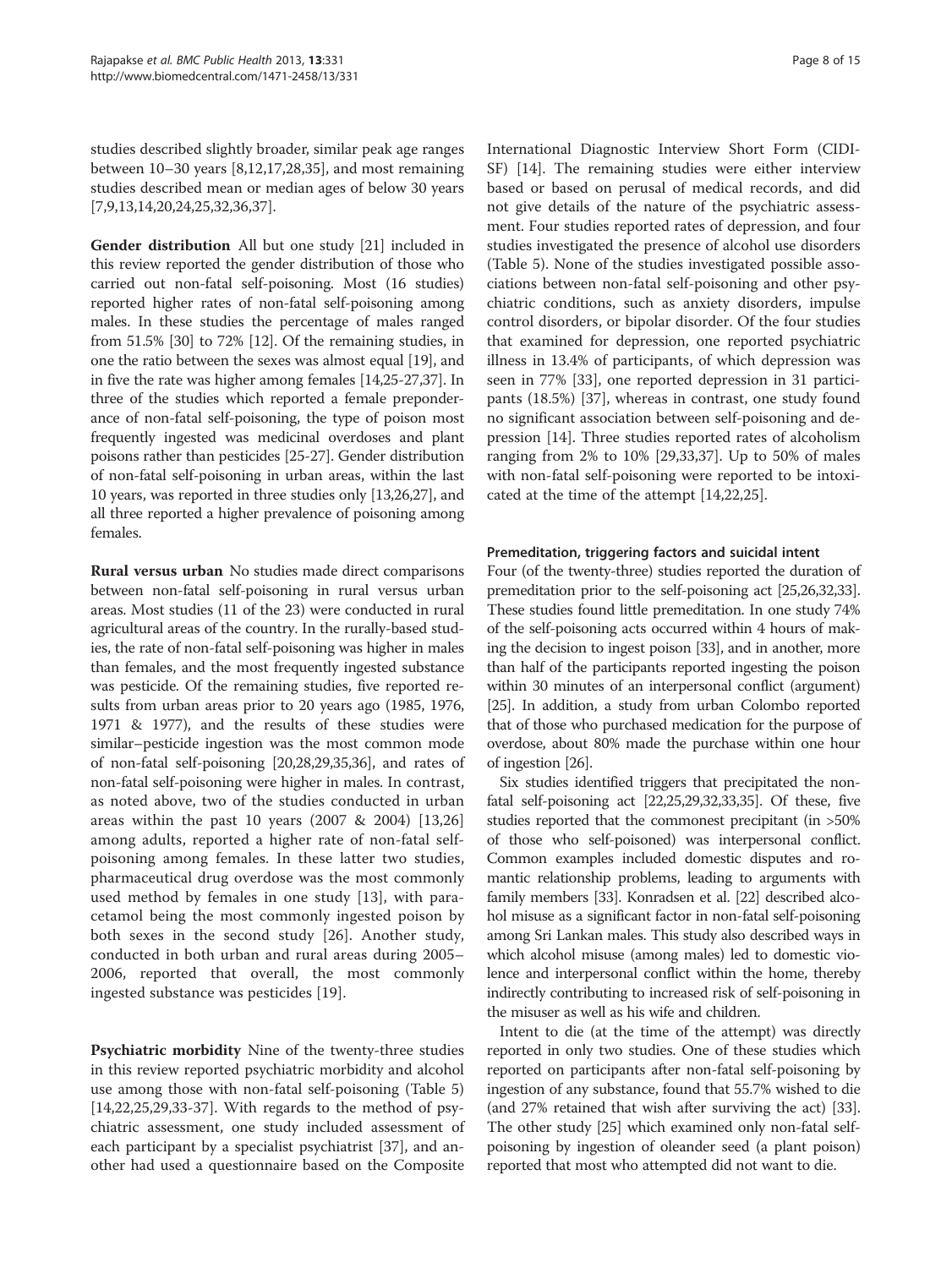| Study                             | <b>Method of Psychiatric Assessment</b>                                                                                           | Rates of psychiatric illness and alcohol use<br>among study participants (and details where<br>available)                  |
|-----------------------------------|-----------------------------------------------------------------------------------------------------------------------------------|----------------------------------------------------------------------------------------------------------------------------|
| Fernando 1977 [35]                | Participants interviewed as part of the study. Further details of<br>psychiatric assessment not available.                        | · Psychiatric illness: 15.9% (this included<br>schizophrenia, depression and mental retardation)                           |
| Chandrasena 1981 [29]             | Participants interviewed as part of the study. Further details of                                                                 | · Psychiatric illness - 13%                                                                                                |
|                                   | psychiatric assessment not available.                                                                                             | $\cdot$ Alcoholism - 2%                                                                                                    |
| Senanayake et al.<br>1986 [36]    | Information based on administrative records.                                                                                      | · Psychiatric illness - 5% (in Jaffna region) & 2.3%<br>(in Peradeniya region)                                             |
|                                   |                                                                                                                                   | • Alcohol consumption at time of poisoning: 4%<br>(in Peradeniya region)                                                   |
| Hettiarachchi et al.<br>1989 [33] | Participants interviewed as part of the study. Further details of<br>psychiatric assessment not available.                        | · Psychiatric illness - 13.4% (Depression and<br>schizophrenia present in equal numbers, in 77% of<br>psychiatric illness) |
|                                   |                                                                                                                                   | • Alcoholism - 7%                                                                                                          |
| Seneviratne et al.                | A psychiatric assessment of each participant was conducted by a                                                                   | • Depression $-18.5%$                                                                                                      |
| 1999 [37]                         | specialist psychiatrist.                                                                                                          | $\cdot$ Schizophrenia - 1.2%                                                                                               |
|                                   |                                                                                                                                   | $\cdot$ Alcoholism - 10.7%                                                                                                 |
| Eddleston et al.<br>1999 [25]     | Participants interviewed as part of the study. No formal psychiatric<br>assessment.                                               | • Alcohol intoxicated at the time of self-poisoning:<br>50% of male participants                                           |
| De Silva et al. 2000 [34]         | Data obtained from hospital records.                                                                                              | • Use of alcohol before/during self-poisoning: 6%                                                                          |
| Van Der Hoek et al.<br>2005 [14]  | A small subsample of the study population was assessed using a<br>questionnaire based on the Composite Diagnostic Interview Short | • Alcohol dependence is significantly associated with<br>increased risk of self-poisoning.                                 |
|                                   | Form (CIDI-SF).                                                                                                                   | • No significant association between depression and<br>self-poisoning (sub sample)                                         |
|                                   |                                                                                                                                   | • Alcohol intoxicated at time of self-poisoning: 36%                                                                       |
| Konradsen et al.<br>2006 [22]     | Based on interviews and focus group discussions.                                                                                  | • Life threatening illness or disability or mental<br>illness-8%                                                           |
|                                   |                                                                                                                                   | • Alcohol intoxicated at time of self-poisoning: 32%<br>(all males)                                                        |

<span id="page-8-0"></span>Table 5 Rates of psychiatric illness and alcohol use in those who have attempted self-poisoning

#### **Discussion**

#### Rates, and types of poisons used

Despite the reported drop in completed suicide rates in Sri Lanka after 1995 [\[1\]](#page-12-0), the rates of non-fatal self-poisoning in this country have increased in the three decades leading up to the turn of this century [\[8,9,12,18,19](#page-12-0)] (Tables [2](#page-5-0) and [3](#page-6-0)), and this trend is seen both for non-fatal self-poisoning by pesticide ingestion, as well as for poisoning by ingestion of any other substance. This is supported by the more recent findings of De Silva et al. [\[38\]](#page-13-0), who reported that the rate of hospital admissions for any type of poisoning in Sri Lanka has increased from 204.8 admissions per 100,000 population in 1995, to 321.2 per 100,000 in 2007 – this despite a clear drop in the rate of completed suicides during the same period. The reported non-fatal self-poisoning rates for Sri Lanka are also high when compared with rates of self-poisoning in other developing countries, including Turkey (145 per 100,000) [\[39](#page-13-0)] and Suriname, South America (284 per 100,000) [\[40\]](#page-13-0). In Europe, the WHO/ Euro multicentre study reported the highest average male-standardized attempted suicide rate to be 314/ 100,000 in Helsinki, Finland [[10](#page-12-0)], a rate not dissimilar to the rate of non-fatal self-poisoning reported for males in Galle, Sri Lanka in 2002 (330/100,000) [\[8\]](#page-12-0) (Table [3\)](#page-6-0).

Direct country comparisons between rates of non-fatal self-poisoning require carefully interpretation. First, in the Sri Lankan studies, most rates are based on regional samples, and are not necessarily generalizable to the entire country. Data from 1979 showed hospital admission rates for pesticide poisoning to be highest in the North of the country [[12](#page-12-0)]. Second, an important confounder is that most of the available rates are derived from studies based on hospital admissions. Thus, factors influencing the rates of admission to hospital following non-fatal self-poisoning – such as improvement in transport services and increased numbers of peripheral hospitals – could impact on study findings over time. The toxicity of ingested substances may also influence hospital admission rates – prior to the restriction of the sale of toxic pesticides such as WHO Class I toxicity pesticides in Sri Lanka [\[1](#page-12-0)], many who ingested pesticides may have died prior to admission to hospital.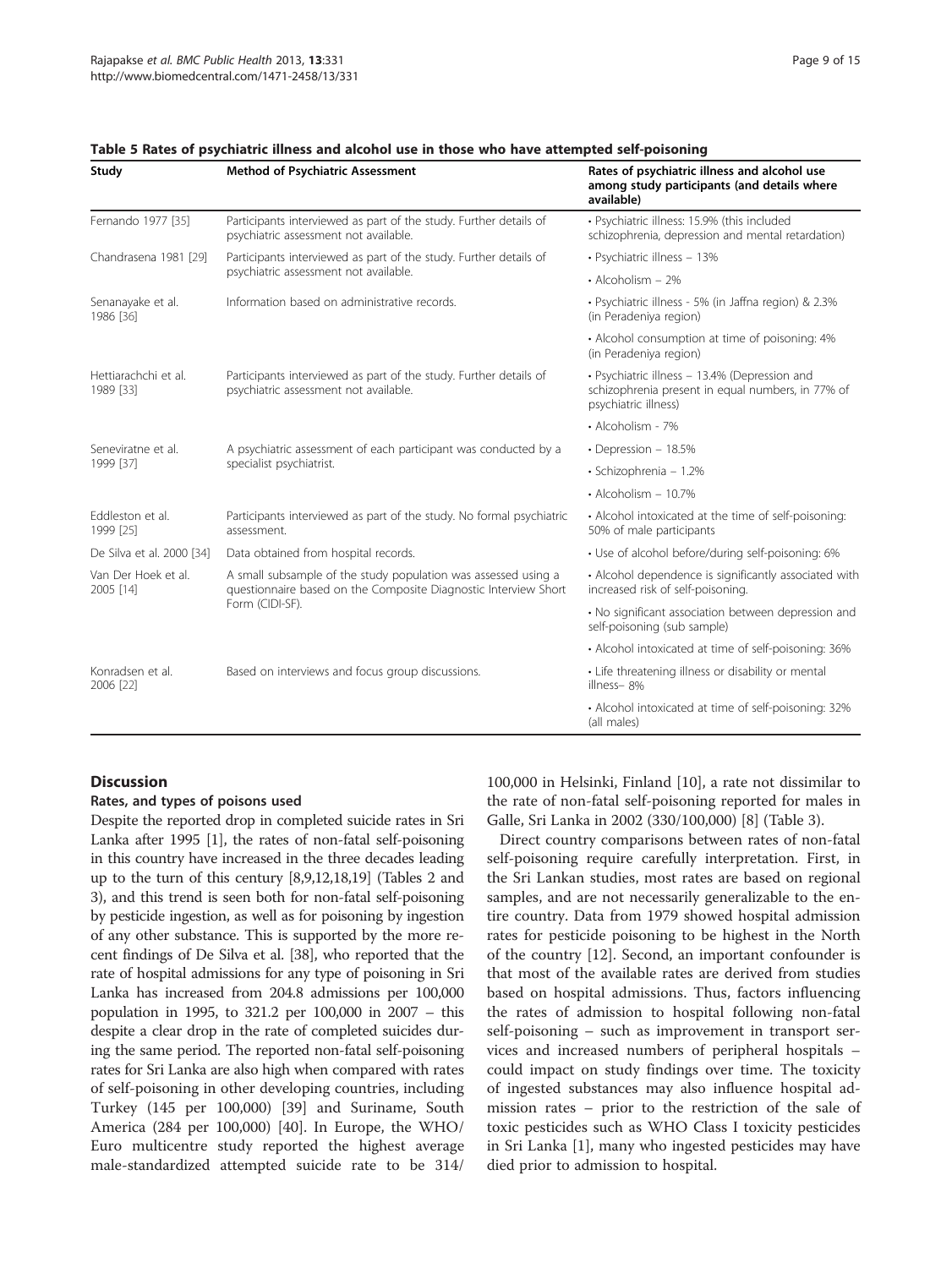As expected, when considered overall, the most commonly ingested substance with regards to non-fatal selfpoisoning in Sri Lanka was pesticides (Table [4\)](#page-6-0), similar to neighbouring countries such as India [\[41](#page-13-0)]. However, two studies carried out after 2001 in urban areas of the country, report medicinal overdoses to be the most common substance used, for both genders in one study [[26](#page-13-0)], and among females in the other study [[14](#page-12-0)] (Table [4](#page-6-0)). Interestingly, two studies included in this review reported on changes in types of poisons ingested over time [\[9](#page-12-0)[,27\]](#page-13-0), of which the more recent study by Senadheera et al. [\[27](#page-13-0)] of young people aged less than 19 years in urban Galle reported a dramatic increase of medicinal overdoses from 2001 to 2007. This included a five-fold increase of paracetamol overdose from 2001 to 2007. The findings of this review suggest that there has been an increasing rate of pharmaceutical drug overdoses rather than pesticide selfpoisoning during the last decade in more urbanized areas of the country. The recent review by De Silva et al. reported similar findings for Sri Lanka, i.e., increased hospital admissions for poisoning by medicinal and biological substances, and decreased admissions due to pesticide ingestion since 2003 [[38](#page-13-0)]. Interestingly, a recent study published in 2012 reports that while the highest rates of non-fatal self-poisoning are seen in agricultural areas (e.g., Anuradhapura, Polonnaruwa, Hambanthota), even in these areas there is a rapid increase in self-poisoning with medicinal overdoses and other biological substances [[42](#page-13-0)]. The reason for these changes has not been directly investigated. However, given that the most common reason for choice of poison is easy availability [[26,30,32\]](#page-13-0), the finding may reflect the increasing accessibility of medicines relative to pesticides, particularly with urbanization. This trend has important implications, for future health policy in Sri Lanka. It suggests that policy makers should consider introducing preventive strategies such as restriction of the quantity of paracetamol available as a single purchase, in order to reduce risk of medical complications associated with self-poisoning due to overdoses [[43](#page-13-0)].

#### Demographic factors of those who attempt self-poisoning

There are both similarities and differences in the patterns of demographic characteristics among non-fatal selfpoisoning in Sri Lanka and other countries. In Sri Lanka non-fatal self-poisoning is seen predominantly among young adults aged between 15 and 30 years. This is similar to self-poisoning patterns described elsewhere, in both the developed and developing world [\[6,10,](#page-12-0)[40,44](#page-13-0)-[47](#page-13-0)].

By contrast, the gender distribution of non-fatal selfpoisoning in Sri Lanka differs from that in Western countries. In the majority (14) of the studies included in the review, the rate of non-fatal self-poisoning in Sri Lanka was greater in males than females. This is the reverse of the findings from Western countries [\[10](#page-12-0)[,44,46](#page-13-0)].

For instance, in the WHO/EURO multicentre parasuicide study, in all except one centre (Helsinki) the suicide attempt rate (a majority by non-fatal self-poisoning) was higher for females, the average male: female ratio being 1:1.5 [\[10](#page-12-0)]. However, gender distribution patterns similar to Sri Lanka have been reported from elsewhere in Asia [[47](#page-13-0)-[49\]](#page-13-0).

The reason for the higher rate of non-fatal selfpoisoning among males in Sri Lanka is not clear. One possible influencing factor is the pattern of alcohol consumption in this country. Sri Lanka is reported to have a high level of alcohol consumption, as indicated by an increase in alcohol related health problems in recent years [[50](#page-13-0)], and culturally, alcohol use is much more common among men compared to women in this country. Alcohol use disorders are known to be associated with suicidal behaviours [[51](#page-13-0)], and in keeping with this, Sri Lankan studies have reported that up to 50% of men were under the influence of alcohol at the time of the self-poisoning act [[14](#page-12-0)[,22,32\]](#page-13-0).

When examining the gender ratios according to region, Sri Lankan evidence indicates that the rates of non-fatal self-poisoning in males are higher than females primarily in rural agricultural areas of the country. Again the reasons for this are unclear. One hypothesis is that men living and working in rural agricultural areas have easy access to pesticides stored in the fields or gardens. Previous work has also suggested that continued exposure to pesticides itself may increase suicidal ideation [[52\]](#page-13-0), but this remains an area for future research.

In contrast to the findings from the rural agricultural areas, two studies conducted relatively recently in urban areas of Sri Lanka [\[13,](#page-12-0)[26\]](#page-13-0) have reported a higher rate of non-fatal self-poisoning for females, and in one study the most common substance used for non-fatal selfpoisoning was pharmaceutical drug overdose rather than pesticide ingestion [[26\]](#page-13-0). This appears to signify a trend that has been emerging in the last decade, of an increasing ratio of non-fatal self-poisoning among females compared to males in urban areas, paralleled by an increase of pharmaceutical drug overdoses rather than pesticide self-poisoning in these areas. Other developing countries too have shown similar gender differences of non-fatal self-poisoning in rural compared to urban areas [\[45,53](#page-13-0)]. For example, a study undertaken in Hanoi, Vietnam [[45](#page-13-0)] reported a higher female-to-male ratio of non-fatal selfpoisoning in urban areas where medicinal overdose is more common, compared to rural areas where pesticides ingestion is more common. Notably, non-fatal selfpoisoning by medication is higher among females than males in Western countries [[10](#page-12-0)].

#### Premeditation and precipitating factors

The most common associated or precipitating trigger for non-fatal self-poisoning in Sri Lanka was interpersonal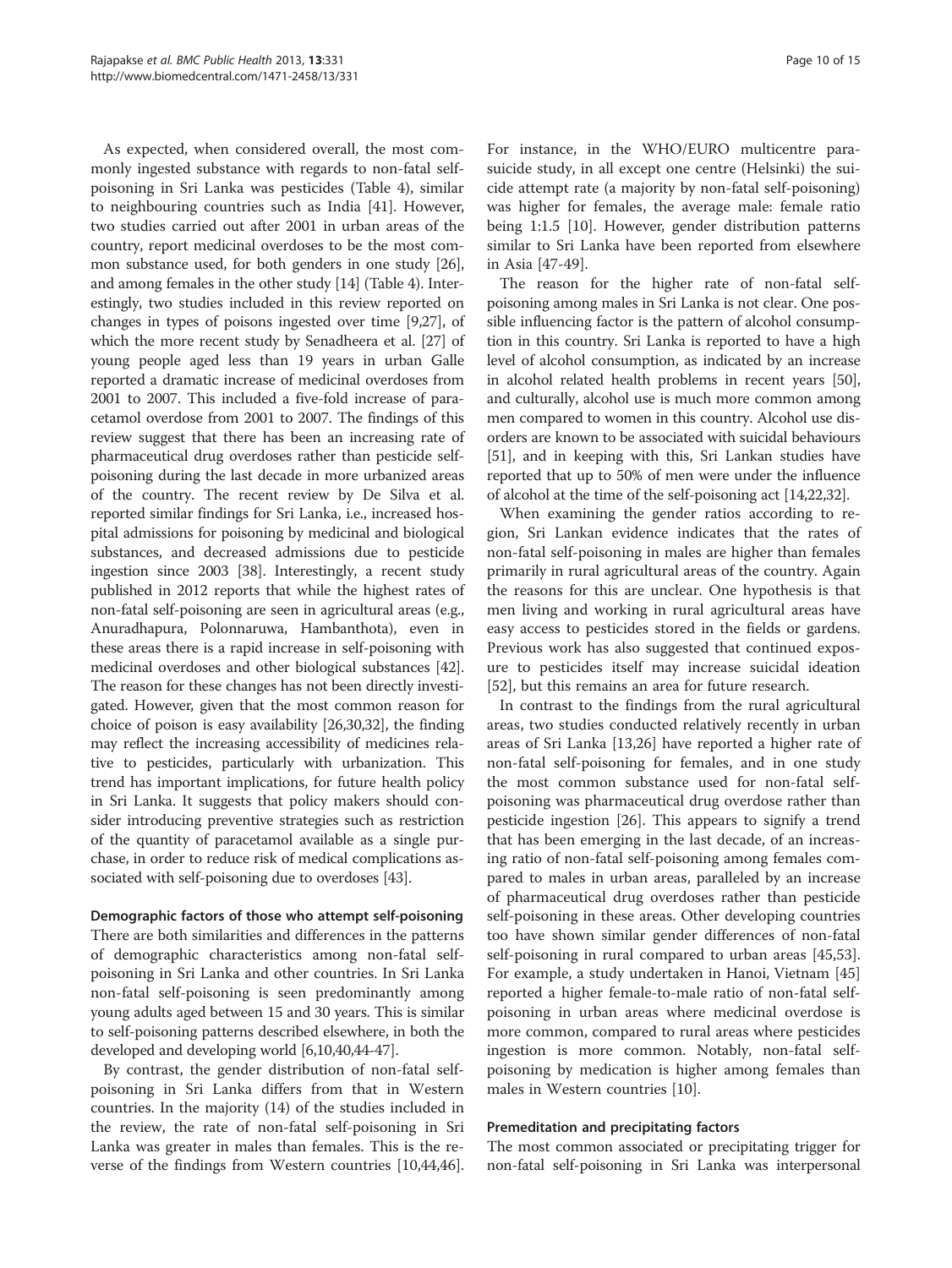conflict, most commonly with a close family member. In contrast, reportedly less than 5% of self poisoning was precipitated by financial difficulties [\[22\]](#page-13-0) similarly Hanwella et al. [\[42\]](#page-13-0) found no clear association between poverty rates and non-fatal self-poisoning rates among the different districts in Sri Lanka. Interpersonal conflict has been reported to be the acute trigger associated with more than 60% of self poisonings in Pakistan and India [\[6,](#page-12-0)[54\]](#page-13-0) as well. Previous authors have suggested that self-poisoning in Sri Lanka may be considered by some as an acceptable way of coping with stress and conflict [\[55,56](#page-13-0)], and that those who self poison often know of others who have done the same [[32](#page-13-0)]. Marecek et al. have suggested that increasing nonfatal self-poisoning in women in particular maybe a reflection of the clash between the emergent expectations of young women about their education, relationship and employment, and the more traditional ideals of feminine behavior held by their elders, occurring against a background of development and modernization [[57](#page-13-0)]. The collectivistic rather than individualistic nature of society in this country [[58](#page-13-0)], the hierarchical framework where overt confrontation is discouraged, and the strong sense of shame which is associated with loss of face [\[59\]](#page-13-0), may all be causes of selfpoisoning in response to interpersonal conflict.

The available evidence suggests that non-fatal selfpoisoning in Sri Lanka is associated with brief premeditation. The two studies in this review, which examined suicidal intent associated with the non-fatal self-poisoning, reported conflicting result [\[25,33](#page-13-0)]. One study which examined self-poisoning by ingestion of any poison reported suicidal intent in up to 55.7% of those who attempted [[33](#page-13-0)], whereas the other study which examined self-poisoning by oleander seed ingestion reported that most did not wish to die [\[25](#page-13-0)]. One possible explanation for the discrepancy in the findings may be the differences in substances ingested in the two studies concerned. Oleander seed is a plant poison available in the garden, and may be more associated with impulsive attempts of self-poisoning. Differences in the methods used in the two studies for assessing suicidal intent may also have influenced the findings.

#### Risk of repetition and psychiatric morbidity

Prospective follow up data from South Asia on suicide attempts following an index suicide attempt is limited. The only prospective study of non-fatal self-poisoning in Sri Lanka, found that the repetition rate of 4% following an index episode of non-fatal self poisoning in Sri Lanka, which is comparable to repetition rates reported for Yungcheng in China and Chennai, India [[16\]](#page-12-0). This is consistent with the findings from a prospective study of 140 persons admitted to a Sri Lankan hospital following attempted suicide by *any* methods which found no subsequent suicide attempts during the follow up two year period- although it is a limitation of the study that only 61% of the participants could be reviewed at the end of the two years [\[34\]](#page-13-0). In contrast to these low rates in Sri Lanka, prospective follow up studies conducted in the West have reported repetition rates of 15% and above [[10,](#page-12-0)[60,61\]](#page-13-0). The reason for this difference is not clear. One possibility might be that results in Sri Lanka are confounded by a high case fatality - those who would be potential repeaters in the West may be dying in the first attempt in Sri Lanka. The paucity of prospective studies in Sri Lanka is another limitation, and precluded an exploration of the factors associated with repetition of selfpoisoning. However, evidence from retrospective studies highlights the importance of understanding such factors. Whereas repetition rates reported in those following non-fatal self-poisoning is low, the rate of prior suicidal behaviours in those who have *completed* suicide (mostly by poisoning) in Sri Lanka is 26% [[62,63](#page-13-0)]. Identifying this high risk group from among those who attempt suicide is an important challenge for future research.

The evidence available suggests that rates for depression in those who self-poison in Sri Lanka are low [[14,](#page-12-0)[33\]](#page-13-0), in contrast to those in the west, where rates of over 40% have been reported [\[44\]](#page-13-0). The low levels of depression reported among those who attempted selfpoisoning in Sri Lanka may reflect true levels; alternatively the presence of depression may have been overlooked, and evidence from India suggests that the risk factors for suicide in Asia are similar to those described elsewhere in the world [\[64\]](#page-13-0). It is difficult to differentiate these possibilities given that only four studies have reported rates of depression in this population, and neither provided detailed descriptions of the methods employed to assess psychiatric morbidity. Furthermore depression in men may have been concealed by reported alcohol dependency or alcohol use disorder [\[65\]](#page-13-0).

Alcohol use disorders have been reported to be associated with self-poisoning behavior in Sri Lanka [\[14,](#page-12-0)[37\]](#page-13-0), which is similar to findings internationally [\[15](#page-12-0)]. There is no evidence regarding the rates of impulse control disorders or anxiety disorders in those who attempt self-poisoning in Sri Lanka, although Nock et al. [\[15\]](#page-12-0) have reported that impulse control disorders and anxiety to be predictive of suicidal behavior in the developing world. There is also no evidence available regarding non-fatal self-poisoning in Sri Lanka and factors such as chronic stressors, hopelessness, and family history of suicide. Family history of suicide and chronic long term stressors have been shown to increase the risk of completed suicide in other Asian countries such as China, with the presence of multiple risk factors are associated with increased risk [[66](#page-13-0)-[68\]](#page-13-0).

#### Implications for future interventions

Several key aspects emerge from this review. First, the findings from several studies suggest that non-fatal self-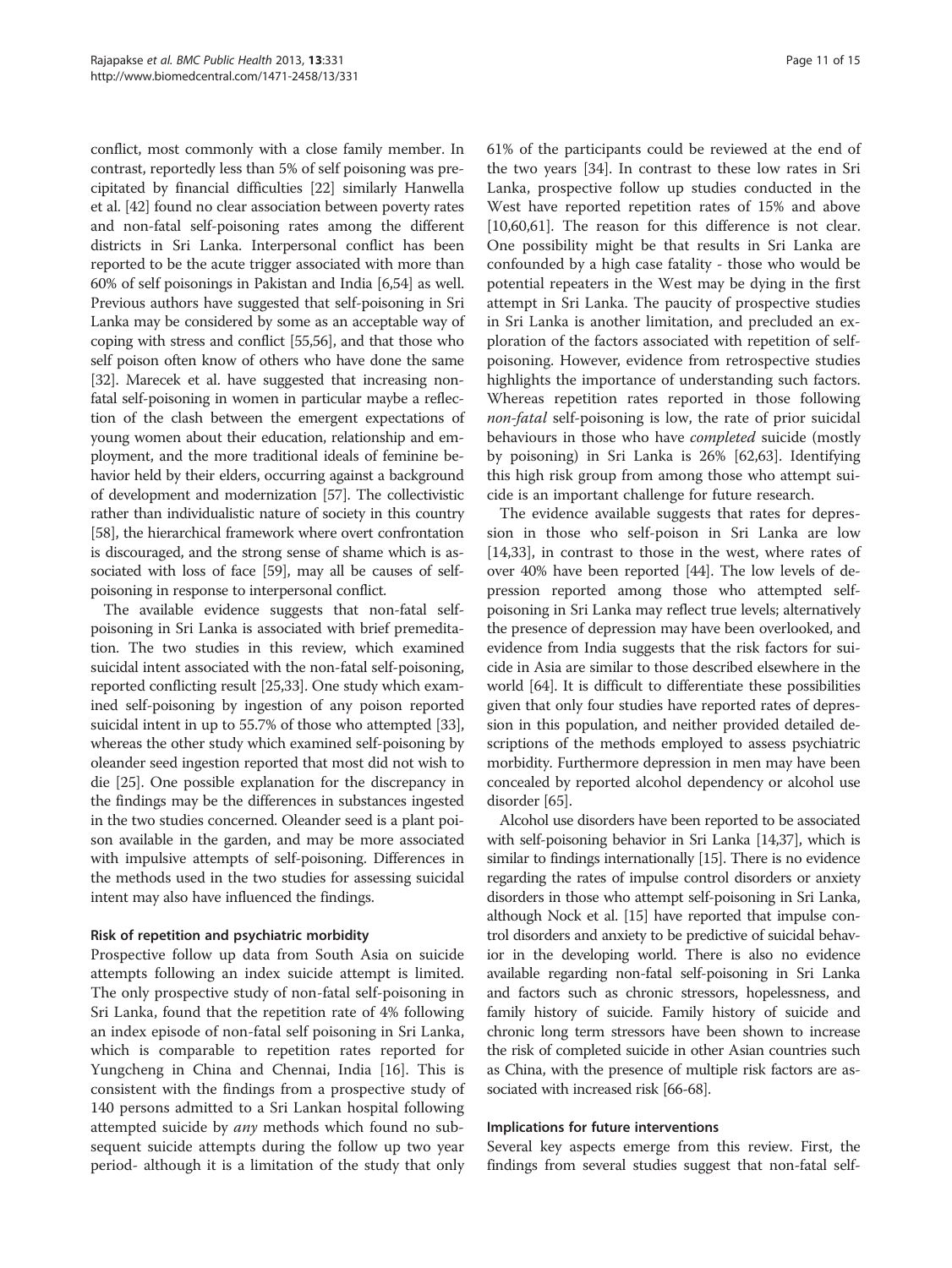poisoning in Sri Lanka is associated with brief premeditation in the context of acute interpersonal stress, albeit that no study investigated concurrent long term stressors or other vulnerability factors which might have increased the risk of non-fatal self-poisoning in the context of interpersonal stress. This finding suggests that one potential area of intervention to reduce rates of non-fatal self-poisoning in Sri Lanka is at a primary preventive level, through community programs aimed at developing interpersonal skills and skills for coping with interpersonal stress. Given the young age group most at risk and the apparently low rate of repetition, a prevention approach that targets older teenagers in schools and young adults in the community is indicated. Similar preventive strategies have been suggested previously for Sri Lanka [\[56\]](#page-13-0) as well as other Asian countries such as Vietnam [\[45\]](#page-13-0). Particular care would need to be taken to tailor the intervention in a culturally appropriate and acceptable manner, and further research would be needed to determine the feasibility and effectiveness of such methods.

Second, alcohol use disorders are known to be associated with suicidal behaviours [\[51\]](#page-13-0), and Sri Lanka is no exception, especially with respect to self-poisoning among males. Community and national level strategies to reduce alcohol misuse is an essential, albeit challenging, area of intervention to reduce rates of attempted self-poisoning. Culturally compatible interventions, such as the community based educational program to reduce alcohol misuse reported by Siriwardhana et al. [\[69\]](#page-13-0), should be considered in this regard.

Third, there is a paucity of information available regarding psychiatric morbidity associated with non-fatal selfpoisoning in Sri Lanka, although studies from countries such as China have reported that high-intent suicide attempts are associated with depression and chronic stress [[70](#page-13-0)]. Prospective follow up studies of psychiatric morbidity, family history, and chronic stressors of non-fatal selfpoisoning in Sri Lanka, are needed to inform future interventions and to assist in identifying risk factors for future repetition. Those presenting to services following non-fatal self-poisoning could then be screened for factors associated with a higher risk of repetition, and persons thus identified referred for further specialized assessment and care. This would be a potentially cost effective intervention at a secondary prevention level.

Finally, it should be noted that the factors associated with non-fatal self-poisoning are complex and multiple, and an integrated, multifactorial approach towards reducing the rate of non-fatal self-poisoning is likely to be more effective than focusing on single risk factors. Phillips et al. [[68](#page-13-0)] have suggested a similar multifactorial approach towards suicide prevention in China. Similarly, a broad based integrated approach, which combines multiple components, such as community based programs

to develop interpersonal skills in young people, community interventions to reduce alcohol misuse, and the identification and specific management of those who are at higher risk of repetition of attempted suicide, are likely to be the most effective in reducing self-poisoning rates in Sri Lanka in the long term. Such interventions must also be responsive to the rapidly evolving role shifts and increasing urbanization occurring in Sri Lanka. Safe storage of pesticides has already been suggested as a method of reducing the burden of non-fatal self-poisoning in this country [\[71\]](#page-13-0). Furthermore, the emerging shift from pesticide ingestion to medicinal overdoses indicates that it is also timely to consider restricting over-the-counter sale of pharmaceutical items such as paracetamol, as has been suggested for the West [\[72\]](#page-14-0). Similar integrated preventive measures have been proposed for other Asian countries [[73,74](#page-14-0)], and further research is required to explore the effectiveness of such approaches.

### **Limitations**

A primary limitation of this review is that it is based on publications in indexed peer reviewed journals, and thus findings maybe limited by publication bias. Studies and abstracts presented at conferences, in non-indexed journals, as well as other unpublished literature were not incorporated. As far as possible, attempts were made to ensure the search was as inclusive as possible, by searching multiple electronic databases, and by examining bibliographies of already selected articles for any further publications of relevance. A hand search was also conducted of the archives of the Ceylon Medical Journal, which is the oldest indexed medical journal in Sri Lanka. The search was conducted in the English language, but since the language used for scientific and medical publications and conferences in Sri Lanka is English, a language bias is unlikely.

Other limitations include the fact that the search included publications up to  $31<sup>st</sup>$  October 2011 only, and 5 potentially eligible articles published since October 2011 could not be included. The mixed nature of the study types, which makes comparison between studies challenging, and the limited details available on certain aspects of self-poisoning in Sri Lanka such as psychiatric morbidity are also limitations. The variation in the year in which the studies were conducted, which ranged from 1974 to 2011, may also have influenced relevance of findings to current preventive strategies. Many of the findings reported in this review are based on crosssectional data, which provide limited information about rates of change and factors associated with attempted self-poisoning. Furthermore, as mentioned previously, the aim of this review was to examine factors associated with non-fatal self-poisoning in Sri Lanka. However, due to the nature and paucity of the studies available, the review included studies which focus on intentional self-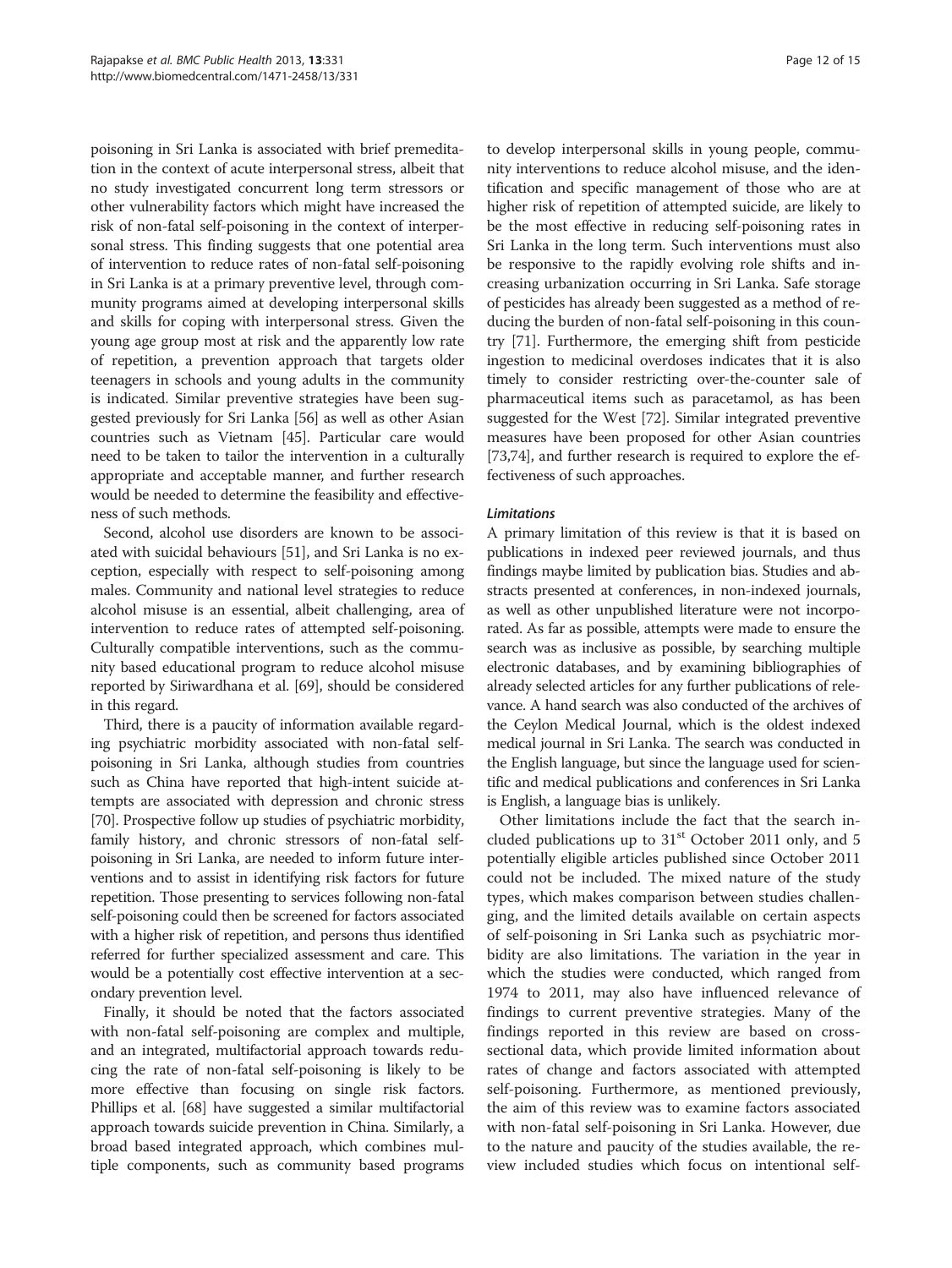<span id="page-12-0"></span>poisoning where the outcome (i.e., survival or death) was not differentiated. This is a limitation of the review. Another possible limitation is that during data extraction, equal weight was given to all studies, irrespective of study quality. However the overall findings were largely supported when higher quality studies were examined individually [7,9,12,17].

#### Conclusion

The rates of non-fatal self-poisoning in Sri Lanka have increased in recent years, despite a clear decrease in the rate of completed suicides since 1995. With respect to features such as gender ratio, methods used and rates of self-poisoning, Sri Lanka shares similarities with other Asian countries rather than the West. However intriguing recent evidence indicates that medicinal overdoses are becoming more common, and this has been paralleled by a gender shift towards increased female self-poisoning in urban areas - an apparent change towards non-fatal selfpoisoning patterns as seen in the West.

Non-fatal self-poisoning in Sri Lanka is reported to be associated with interpersonal conflict, with short premeditation, and also to be associated with alcohol misuse among males. There is a dearth of information about potential associations with other factors such as psychiatric morbidity and chronic stressors. Reduction of attempted suicide rates needs to be a national priority, and available evidence suggests the need for integrated intervention strategies which encompass several broad aspects, namely community based development of interpersonal skills among young people, community based programs to reduce alcohol misuse, plus screening for and specific management of those at high risk of repetition following non-fatal self-poisoning. This remains a challenging area, which requires further research to explore the effectiveness of such an approach, and findings for Sri Lanka may have implications for similar intervention programs in other South Asian countries as well.

#### Competing interests

No financial or non-financial competing interests.

#### Authors' contributions

Authors (TR), (HC) and (KMG) were involved in the conceptualization and planning of the study. TR did the preliminary literature searches, which was rechecked and modified by HC and KMG. All three authors were actively involved in writing and revising the article, and all three have seen and approved the final version submitted for publication. All authors read and approved the final manuscript.

#### Acknowledgements

The authors wish to thank Dr D.R.R. Abeyasinghe, Head, Department of Psychiatry, Faculty of Medicine, Peradeniya, Sri Lanka, for his support during the revisions of this paper.

#### Author details

<sup>1</sup>Department of Psychiatry, Faculty of Medicine, University of Peradeniya, Peradeniya, Sri Lanka. <sup>2</sup>Centre for Mental Health Research, Building 63, The Australian National University, Canberra, ACT 0200, Australia. <sup>3</sup>Black Dog

Institute, University of New South Wales, Hospital Road, Randwich, NSW 2031, Australia.

#### Received: 21 October 2012 Accepted: 4 April 2013 Published: 10 April 2013

#### References

- 1. Gunnell D, Fernando R, Hewagama M, Priyangika WDD, Konradsen F, Eddleston M: The impact of pesticide regulations on suicide in Sri Lanka. Int J Epidemiol 2007, 36(6):1235–1242.
- 2. Gunnell D, Eddleston M: Suicide by intentional ingestion of pesticides: a continuing tragedy in developing countries. Int J Epidemiol 2003, 32(6):902–909.
- 3. Vijayakumar L, Nagaraj K, Pirkis J, Whiteford H: Suicide in developing countries (1): frequency, distribution, and association with socioeconomic indicators. Crisis 2005, 26(3):104-111.
- 4. Gunnell D, Eddleston M, Phillips MR, Konradsen F: The global distribution of fatal pesticide self-poisoning: systematic review. BMC Publ Health 2007, 7:357.
- 5. Berger LR: Suicides and pesticides in Sri Lanka. Am J Public Health 1988, 78(7):826–828.
- 6. Parkar SR, Dawani V, Weiss MG: Clinical diagnostic and sociocultural dimensions of deliberate self-harm in Mumbai, India. Suicide Life Threat Behav 2006, 36(2):223–238.
- 7. Eddleston M, Gunnell D, Karunaratne A, de Silva D, Sheriff MHR, Buckley NA: Epidemiology of intentional self-poisoning in rural Sri Lanka. Br J Psychiatry 2005, 187:583–584.
- 8. Manuel C, Gunnell DJ, Van Der Hoek W, Dawson A, Wijeratne IK, Konradsen F: Self-poisoning in rural Sri Lanka: small-area variations in incidence. BMC Publ Health 2008, 8:26.
- 9. Van Der Hoek W, Konradsen F: Analysis of 8000 Hospital Admissions for Acute Poisoning in a Rural Area of Sri Lanka. Clin Toxicol 2006, 44(3):225–231.
- 10. Schmidtke A, Bille--Brahe U, DeLeo D, Kerkhof A, Bjerke T, Crepef P, Haring C, Hawton K, Lönnqvist J, Michel K: Attempted suicide in Europe: rates, trend. S and sociodemographic characteristics of suicide attempters during the period 1989–1992. Results of the WHO/EURO Multicentre Study on Parasuicide. Acta Psychiatr Scand 1996, 93(5):327–338.
- 11. Wickramasinghe K, Steele P, Dawson A, Dharmaratne D, Gunawardena A, Senarathna L, Siva D, Wijayaweera K, Eddleston M, Konradsen F: Cost to government health-care services of treating acute self-poisonings in a rural district in Sri Lanka. Bull World Health Organ 2009, 87:180–185.
- 12. Jeyaratnam J, de Alwis Seneviratne RS, Copplestone JF: Survey of pesticide poisoning in Sri Lanka. Bull World Health Organ 1982, 60(4):615–619.
- 13. Fleischmann A, Bertolote JM, De Leo D, Botega N, Phillips M, Sisask M, Vijayakumar L, Malakouti K, Schlebusch L, De Silva D, et al: Characteristics of attempted suicides seen in emergency-care settings of general hospitals in eight low- and middle-income countries. Psychol Med 2005, 35(10):1467–1474.
- 14. Van Der Hoek W, Konradsen F: Risk factors for acute pesticide poisoning in Sri Lanka. Trop Med Int Health 2005, 10(6):589–596.
- 15. Nock MK, Hwang I, Sampson N, Kessler RC, Angermeyer M, Beautrais A, Borges G, Bromet E, Bruffaerts R, de Girolamo G, et al: Cross-national analysis of the associations among mental disorders and suicidal behavior: findings from the WHO World Mental Health Surveys. PLoS Med 2009, 6(8):e1000123.
- 16. Bertolote JM, Fleischmann A, De Leo D, Phillips MR, Botega NJ, Vijayakumar L, De Silva D, Schlebusch L, Nguyen VT, Sisask M, et al: Repetition of suicide attempts: data from emergency care settings in five culturally different low- and middle-income countries participating in the WHO SUPRE-MISS Study. Crisis 2010, 31(4):194–201.
- 17. Hettiarachchi J, Kodithuwakku GC: Pattern of poisoning in rural Sri Lanka. Int J Epidemiol 1989, 18(2):418–422.
- 18. Senewiratne B, Thambipillai S: Pattern of poisoning in a developing agricultural country. British J Prev Soc Med 1974, 28(1):32.
- 19. Mohamed F, Perera A, Wijayaweera K, Kularatne K, Jayamanne S, Eddleston M, Dawson A, Konradsen F, Gunnell D: The prevalence of previous selfharm amongst self-poisoning patients in Sri Lanka. Soc Psychiatry Psychiatr Epidemiol 2011, 46(6):517–520.
- 20. Dissanayake SAW, De Silva WP: Suicide and Attempted Suicide in Sri Lanka. Ceylon J med sci 1974, 23:10–27.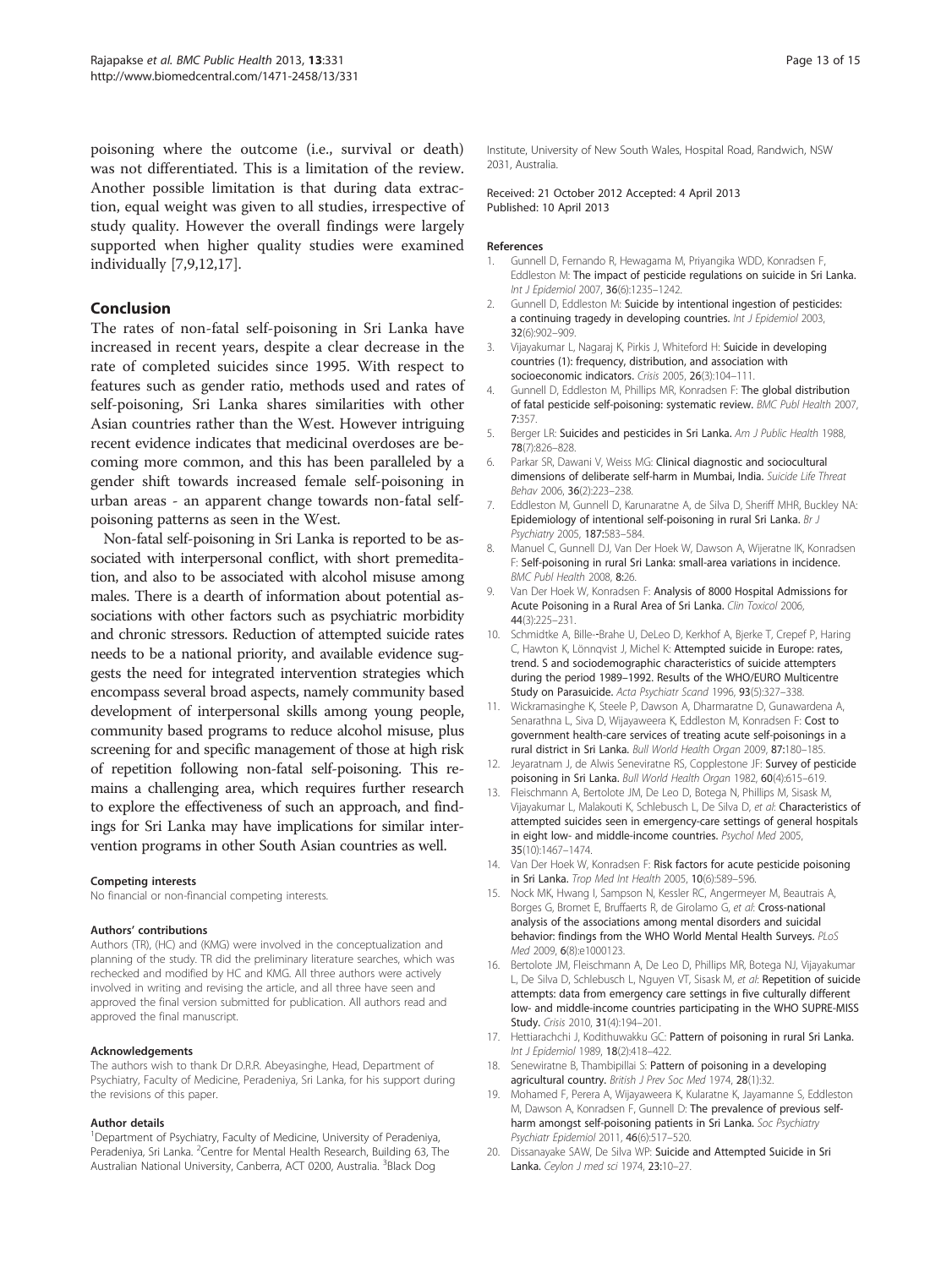- <span id="page-13-0"></span>21. Jeyaratnam J, Lun K, Phoon WO: Survey of acute pesticide poisoning among agricultural workers in four Asian countries. Bull World Health Org 1987, 65(4):521.
- 22. Konradsen F, Hoek W, Peiris P: Reaching for the bottle of pesticide-a cry for help. Self-inflicted poisonings in Sri Lanka. Soc Sci Med 2006, 62(7): 1710–1719.
- 23. Van der Hoek W, Konradsen F, Athukorala K, Wanigadewa T: Pesticide poisoning: a major health problem in Sri Lanka. Soc Sci Med 1998, 46(4-5):495-504.
- 24. Dawson AH, Eddleston M, Senarathna L, Mohamed F, Gawarammana I, Bowe SJ, Manuweera G, Buckley NA: Acute human lethal toxicity of agricultural pesticides: a prospective cohort study. PLoS Med 2010, 7(10):e1000357.
- 25. Eddleston M, Ariaratnam CA, Meyer WP, Perera G, Kularatne AM, Attapattu S, Sheriff MH, Warrell DA: Epidemic of self-poisoning with seeds of the yellow oleander tree (Thevetia peruviana) in northern Sri Lanka. Trop Med Int Health 1999, 4(4):266–273.
- 26. De Silva V, Ratnayake A: Increased use of medicinal drugs in self-harm in urban areas in Sri Lanka. Arch Suicide Res 2008, 12(4):366–369.
- 27. Senadheera C, Marecek J, Hewage C, Wijayasiri WAA: A hospital-based study on trends in deliberate self-harm in children and adolescents. Ceylon Med J 2010, 55(2):67–68.
- 28. Senewiratne B, Thambipillai S: Pattern of poisoning in a developing agricultural country. Br Med J 1974, 28(1):32.
- 29. Chandrasena R: A Transcultural Evaluation of "Self Poisoning" in Sri Lanka. Int J Soc Psychiatry 1981, 27(2):119–123.
- 30. Hettiarachchi J, Kodithuwakku G: Self-poisoning in Sri Lanka: factors determining the choice of the poisoning agents. Hum Exp Toxicol 1989, 8(6):507.
- 31. Saravanapavananthan N, Ganeshamoorthy J: Yellow oleander poisoning-A study of 170 cases. Forensic Sci Int 1988, 36(3–4):247–250.
- 32. Eddleston M, Karunaratne A, Weerakoon M, Kumarasinghe S, Rajapakshe M, Rezvi Sheriff MH, Buckley NA, Gunnell D: Choice of Poison for Intentional Self-Poisoning in Rural Sri Lanka. Clin Toxicol 2006, 44(3):283–286.
- 33. Hettiarachchi J, Kodituwakku GC: Self poisoning in Sri Lanka: motivational aspects. Int J Soc Psychiatry 1989, 35(2):204–208.
- 34. De Silva H, Kasturiaratchi N, Seneviratne S, Senaratne D, Molagoda A, Ellawala N: Suicide in Sri Lanka: points to ponder. Ceylon Med J 2000, 45:17–24.
- 35. Fernando PR: Acute Poisoning. Ceylon Med J 1977, 22:90-93.
- 36. Senanayake N, Karalliedde L: Acute poisoning in Sri Lanka: an overview. Ceylon Med J 1986, 31(2):61.
- 37. Seneviratne WMPW SL, Gunatilake SB, Fonseka MMD, Gunawardena MKR, de Silva HJ: Serum Cholesterol concentrations in parasuicide. Ceylon Med J 1999, 44:11–13.
- 38. De Silva VA, Senanayake S, Dias P, Hanwella R: From pesticides to medicinal drugs: time series analyses of methods of self-harm in Sri Lanka. Bull World Health Organ 2012, 90(1):40-46.
- 39. Sayil I: Review of suicide studies in Turkey. Crisis 1997, 18(3):124-127.
- 40. Graafsma T, Kerkhof A, Gibson D, Badloe R, van de Beek LM: High rates of suicide and attempted suicide using pesticides in Nickerie, Suriname, South America. Crisis 2006, 27(2):77–81.
- 41. Bose A, Sandal Sejbaek C, Suganthy P, Raghava V, Alex R, Muliyil J, Konradsen F: Self--harm and self--poisoning in southern India: choice of poisoning agents and treatment. Trop Med Int Health 2009, 14(7):761–765.
- 42. Hanwella R, Senanayake SM, De Silva VA: Geographical variation in admissions due to poisoning in Sri Lanka: a time series analysis. Ceylon Med J 2012, 57(4):152–158.
- 43. Gunnell D, Hawton K, Murray V, Garnier R, Bismuth C, Fagg J, Simkin S: Use of paracetamol for suicide and non-fatal poisoning in the UK and France: are restrictions on availability justified? J Epidemiol Community Health 1997, 51(2):175–179.
- 44. Hawton K, Ware C, Mistry H, Hewitt J, Kingsbury S, Roberts D, Weitzel H: Paracetamol self-poisoning. Characteristics, prevention and harm reduction. Br J Psychiatry 1996, 168(1):43–48.
- 45. Thanh HTT, Jiang GX, Van TN, Minh DPT, Rosling H, Wasserman D: Attempted suicide in Hanoi, Vietnam. Soc Psychiatr Psychiatr Epidemiol 2005, 40(1):64–71.
- 46. Gibbons J, Elliot J, Urwin P, Gibbons J: The urban environment and deliberate self-poisoning: Trends in Southampton 1972-1977. Soc Psychiat Epidemiol 1978, 13(3):159–166.
- 47. Ramesha KN, Rao KBH, Kumar GS: Pattern and outcome of acute poisoning cases in a tertiary care hospital in Karnataka, India. Indian J Crit Care Med 2009, 13(3):152–155.
- 48. Nguyen TV, Dalman C, Le TC, Nguyen TV, Tran NV, Allebeck P: Suicide attempt in a rural area of Vietnam: Incidence, methods used and access to mental health care. Int J Ment Health Syst 2010, 4(3):1-6.
- 49. Srivastava A, Peshin SS, Kaleekal T, Gupta SK: An epidemiological study of poisoning cases reported to the national poisons information centre, All India Institute of Medical Sciences, New Delhi. Hum Exp Toxicol 2005, 24(6):279.
- 50. Jayasinghe NRM, Foster JH: Deliberate Self-Harm/Poisoning, Suicide Trends. The Link to Increased Alcohol Consumption in Sri Lanka. Arch Suicide Research 2011, 15(3):223–237.
- 51. Brady J: The association between alcohol misuse and suicidal behaviour. Alcohol Alcohol 2006, 41(5):473–478.
- 52. Stewart R, Phillips M, Shi Q, Prince M: Pesticide exposure and suicidal ideation in rural communities in Zhejiang Province, China. Bull World Health Organ 2009, 87(10):745–753.
- 53. Shahid M, Khan MM, Saleem Khan M, Jamal Y, Badshah A, Rehmani R: Deliberate self-harm in the emergency department: experience from Karachi, Pakistan. Crisis 2009, 30(2):85–89.
- Syed EU, Khan MM: Pattern of Deliberate Self-Harm in Young People in Karachi, Pakistan. Crisis 2008, 29(3):159–163.
- 55. Marecek J: Culture, gender, and suicidal behavior in Sri Lanka. Suicide Life Threat Behav 1998, 28(1):69–81.
- De Silva D: Suicide prevention strategies in Sri Lanka: the role of sociocultural factors and health services. Ceylon Med J 2003, 48(3):68–70.
- 57. Marecek J, Senadheera C: I drank it to put an end to me': Narrating girls' suicide and self-harm in Sri Lanka. Contrib Indian Sociol 2012, 46(1-2):53-82.
- 58. Niles FS: Individualism-Collectivism Revisited. Cross-Cult Res 1998, 32(4):315–341.
- 59. Maracek J: Young Women's Suicides In Sri Lanka: Cultural, Ecological and Psychological Factors. Asian J Counsel 2006, 13(1):63–92.
- 60. Scoliers G, Portzky G, Van Heeringen K, Audenaert K: Sociodemographic and Psychopathological Risk Factors for Repetition of Attempted Suicide: A 5-Year Follow-Up Study. Arch Suicide Res 2009, 13(3):201–213.
- 61. Bergen H, Hawton K, Waters K, Cooper J, Kapur N: Epidemiology and trends in non-fatal self-harm in three centres in England: 2000–2007. British J psychiatry 2010, 197(6):493–498.
- 62. Abeyasinghe R, Gunnell D: Psychological autopsy study of suicide in three rural and semi-rural districts of Sri Lanka. Social Psychiatr Psychiatr Epidemiology 2008, 43(4):280–285.
- 63. Samaraweera S, Sumathipala A, Siribaddana S, Sivayogan S, Bhugra D: Completed suicide among Sinhalese in Sri Lanka: a psychological autopsy study. Suicide Life Threat Behav 2008, 38(2):221–228.
- 64. Vijayakumar L, Rajkumar S: Are risk factors for suicide universal? A case– control study in India. Acta Psychiatr Scand 1999, 99(6):407–411.
- 65. Pinquart M, Gamble SA: Meta-analysis of depression and substance use among individuals with alcohol use disorders. J Subst Abuse Treat 2009, 37(2):127–137.
- 66. Cheng ATA: Psychosocial and psychiatric risk factors for suicide: Case– control psychological autopsy study. British J Psychiatry 2000, 177(4):360-365.
- 67. Beck AT, Steer RA, Kovacs M, Garrison B: Hopelessness and eventual suicide: a 10-year prospective study of patients hospitalized with suicidal ideation. Am J Psychiatry 1985, 142(5):559-563.
- 68. Phillips MR, Yang G, Zhang Y, Wang L, Ji H, Zhou M: Risk factors for suicide in China: a national case–control psychological autopsy study. Lancet 2002, 360(9347):1728–1736.
- 69. Siriwardhana P, Tennakoon S, Dawson A, Abeyasinghe R: The effectiveness of an alcohol education program in changing the drinking pattern in rural Sri Lanka. In proceedings of 8th Scientific Congress. Beijing: Asia Pacific Association of Medical Toxicology; 2009.
- 70. Conner KR, Phillips MR, Meldrum SC: Predictors of Low-Intent and High-Intent Suicide Attempts in Rural China. Am J Public Health 2007, 97(10): 1842–1846.
- 71. Pearson M, Konradsen F, Gunnell D, Dawson AH, Pieris R, Weerasinghe M, Knipe DW, Jayamanne S, Metcalfe C, Hawton K, et al: A community-based cluster randomised trial of safe storage to reduce pesticide selfpoisoning in rural Sri Lanka: study protocol. BMC Publ Health 2011, 11(1):879.